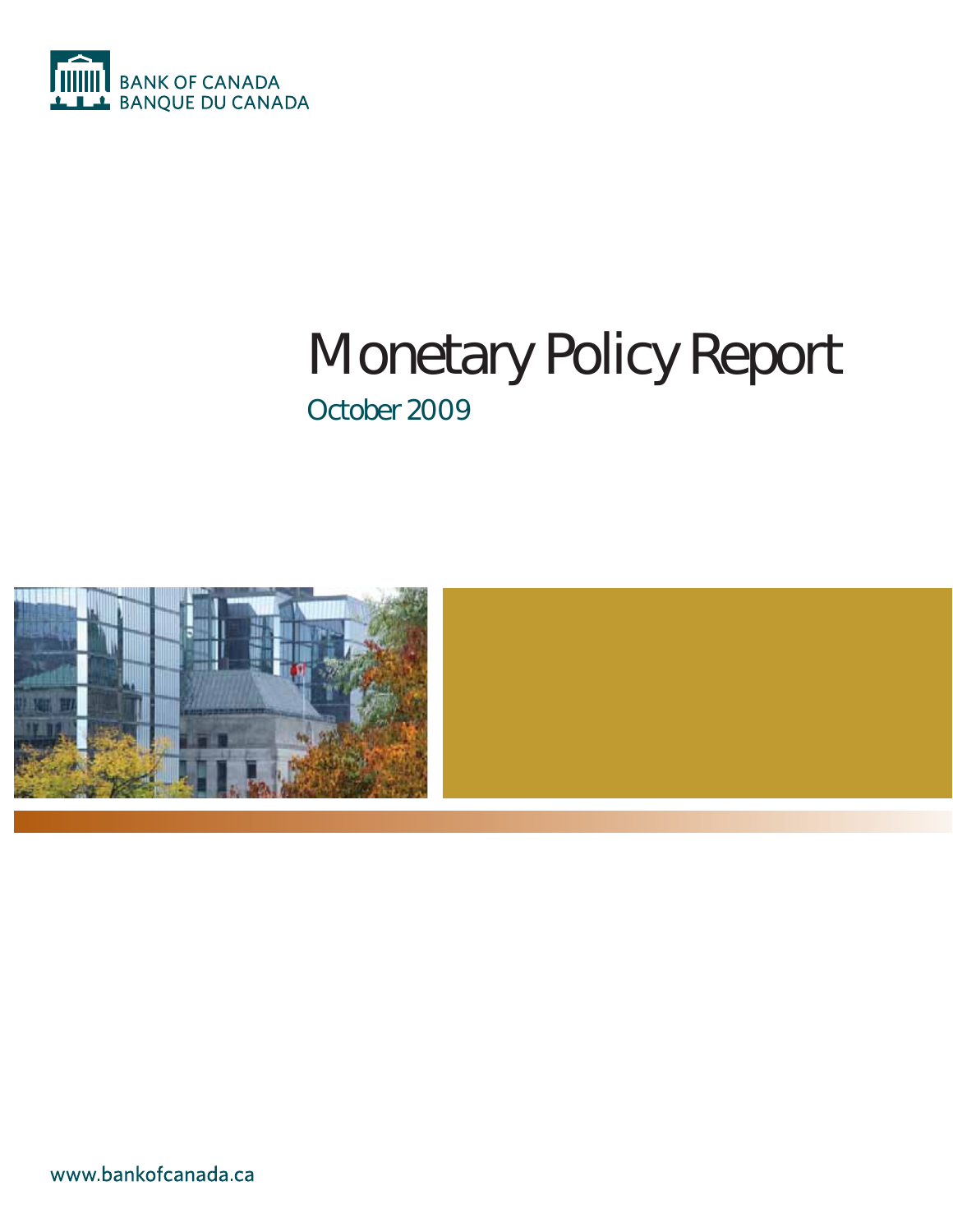## CANADA'S INFLATION-CONTROL STRATEGY\*

### Inflation control and the economy

- Inflation control is not an end in itself; it is the means whereby monetary policy contributes to solid economic performance.
- Low, stable, and predictable inflation allows the economy to function more effectively. This contributes to better economic growth over time and works to moderate cyclical fluctuations in output and employment.

### The monetary policy instrument

- Announcements regarding the Bank's policy instrument—the target overnight interest rate—take place, under normal circumstances, on eight pre-specified dates during the year.
- In setting a target for the overnight rate, the Bank of Canada influences short-term interest rates to achieve a rate of monetary expansion consistent with the inflation-control target. The transmission mechanism is complex and involves long and variable lags—the impact on inflation from changes in policy rates is usually spread over six to eight quarters.

### The targets

• In February 1991, the federal government and the Bank of Canada jointly agreed on a series of targets for reducing total CPI inflation to the midpoint of a range of 1 to 3 per cent by the end of 1995. The inflation target has been extended a number of times. In November 2006, the agreement was renewed for a period of five years to the end of 2011. Under this agreement, the Bank will continue to conduct monetary policy aimed at keeping total CPI inflation at 2 per cent, with a control range of 1 to 3 per cent around the target.

### **Monitoring inflation**

• In the short run, a good deal of movement in the CPI is caused by transitory fluctuations in the prices of such volatile components as fruit and gasoline, as well as by changes in indirect taxes. For this reason, the Bank uses a core measure of CPI inflation as an indicator of the underlying trend in inflation. This core measure excludes eight of the most volatile components of the CPI and adjusts the remaining components to remove the effect of changes in indirect taxes.

<sup>\*</sup> See "Joint Statement of the Government of Canada and the Bank of Canada on the Renewal of the Inflation-Control Target" and background information. Reprinted in the Bank of Canada Review (Winter 2006–2007): 45–59.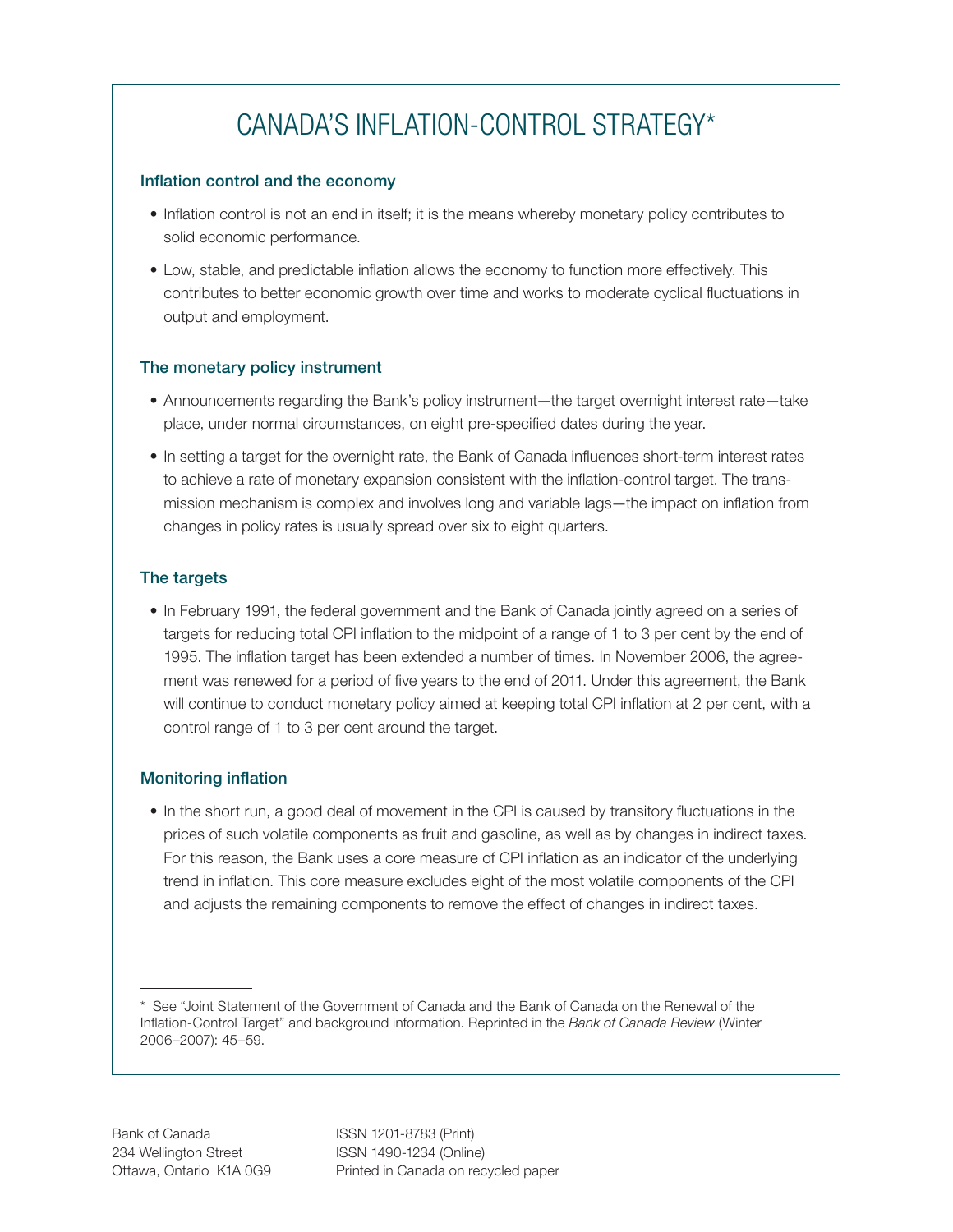

# Monetary Policy Report

October 2009

THIS IS A REPORT OF THE GOVERNING COUNCIL OF THE BANK OF CANADA: MARK CARNEY, PAUL JENKINS, PIERRE DUGUAY, DAVID LONGWORTH, JOHN MURRAY, AND TIMOTHY LANE.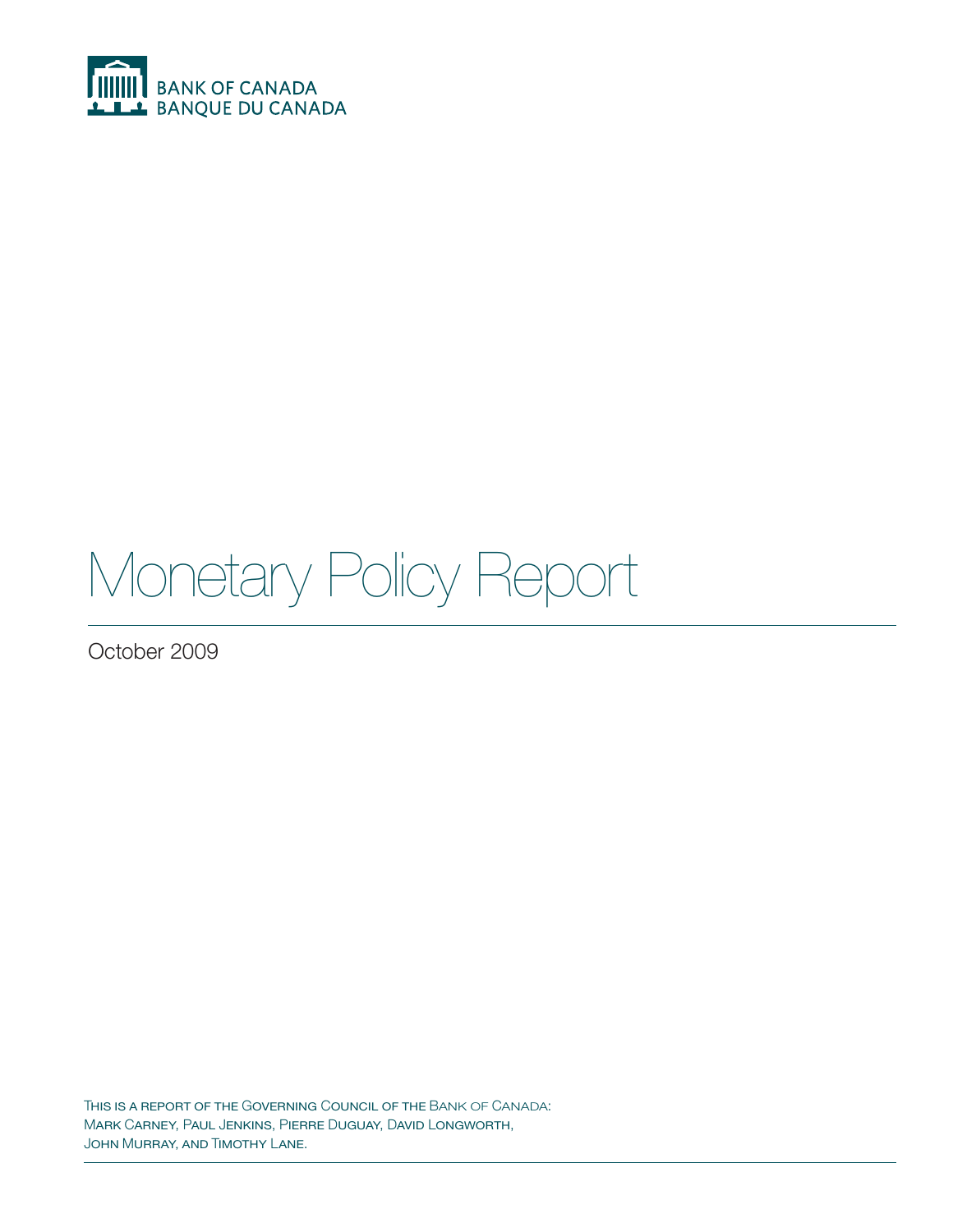Recent events were a watershed. A powerful and sustained restructuring of the global economy has begun. Canada is entering this period with many strengths, but the efforts required of us will be historic.

Mark Carney

Governor, Bank of Canada 28 September 2009 Victoria, British Columbia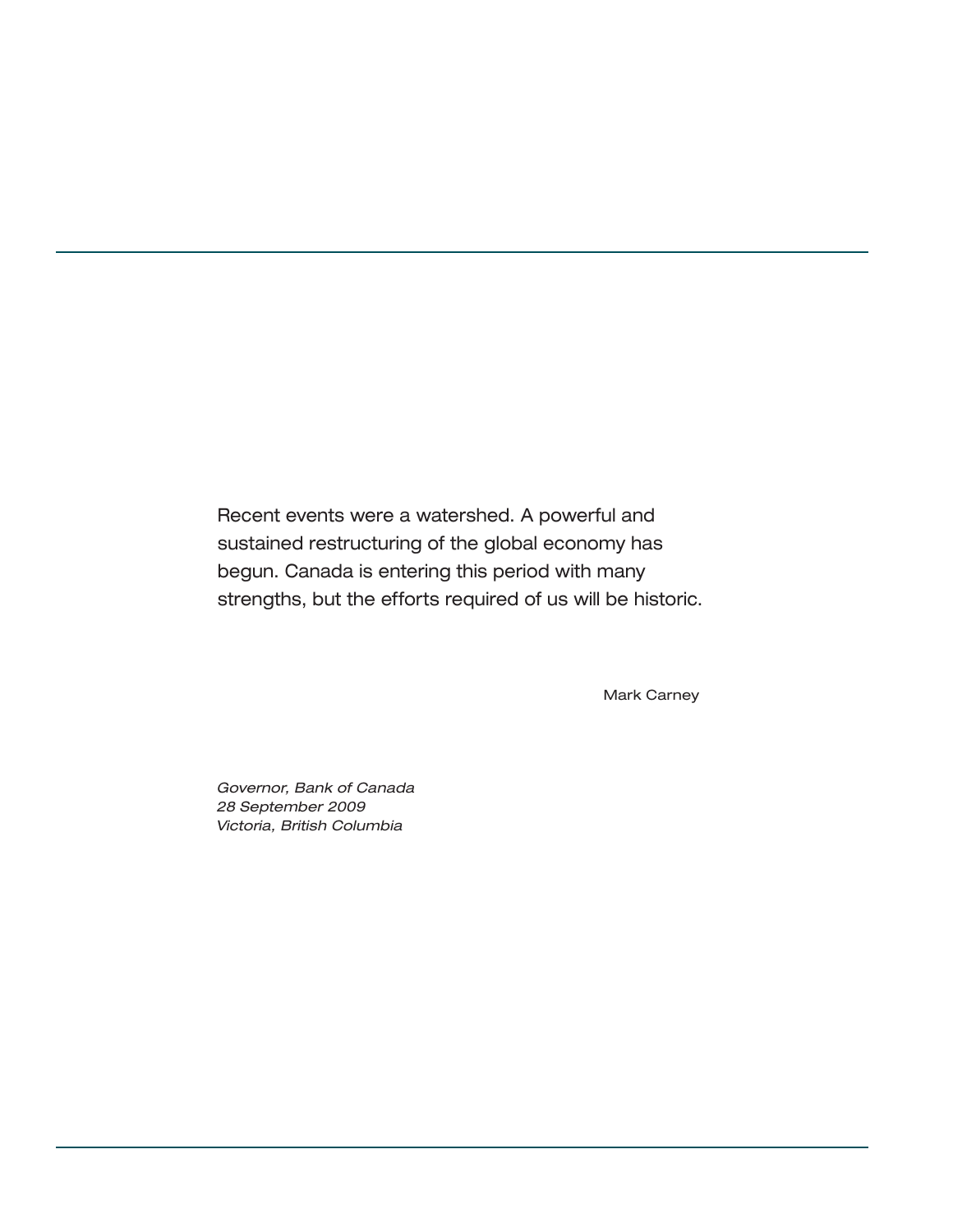# Contents

## 1 [Overview](#page-6-0)

### 3 [The Global Economy](#page-8-0)

- 3 Recent Developments
- 7 Developments in Global Financial Markets
- 9 Outlook for the Global Economy

### 13 [The Canadian Economy](#page-18-0)

- 13 Recent Developments
- 13 Aggregate Demand and Supply
- 16 Estimated Pressures on Capacity
- 18 Inflation and the 2 Per Cent Target
- 19 Canadian Financial Conditions
- 22 Exchange Rate
- 22 Policy Response
- 22 Outlook for the Canadian Economy
- 22 Aggregate Demand and Supply
- 25 The Projection for Inflation
- 27 [Risks to the Outlook](#page-32-0)

## Technical Boxes

- 6 Recent Developments in the Natural Gas Sector 16 The Role of the Automotive Sector in the Recession and the Recovery
- 17 Revisions to Potential Output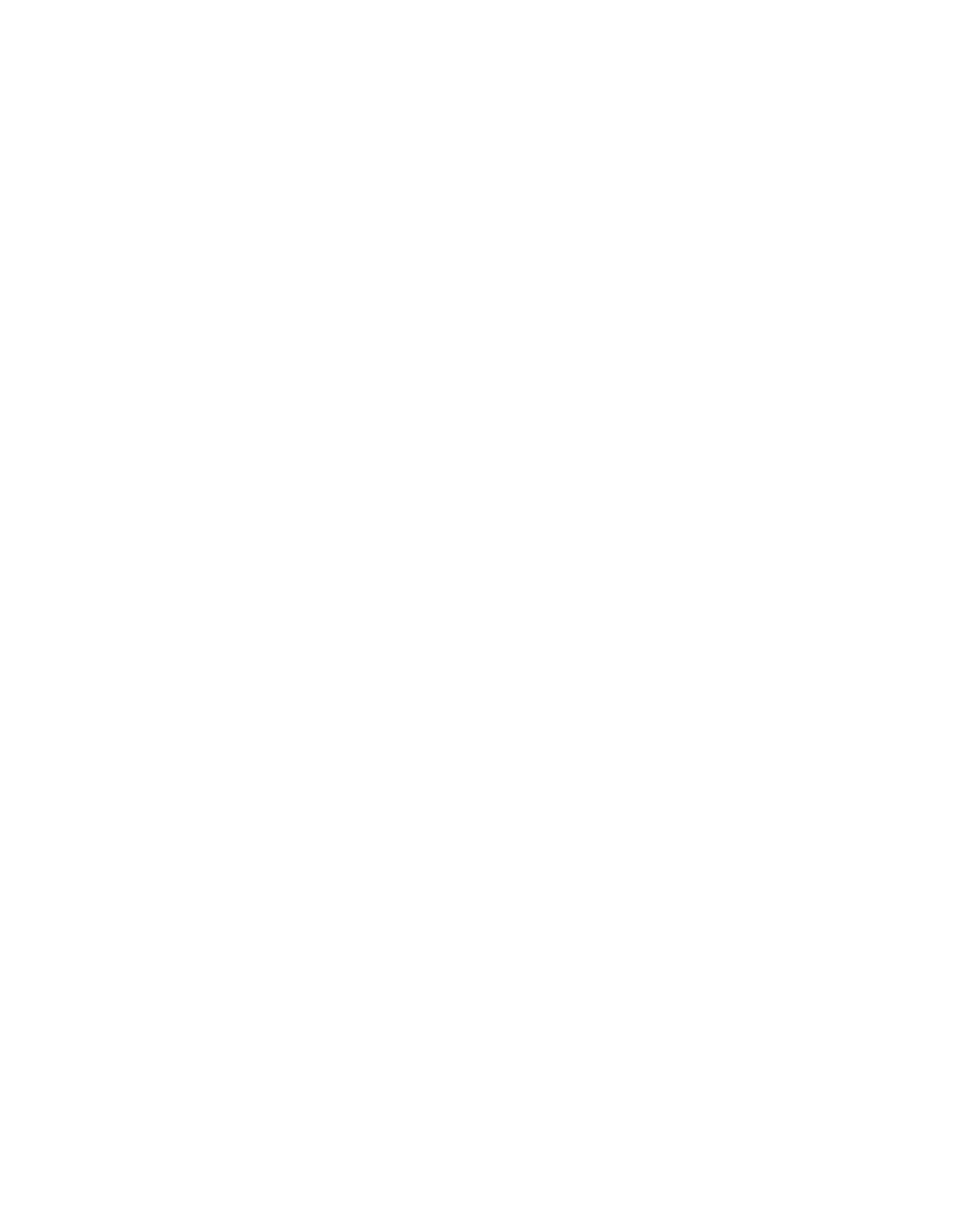## <span id="page-6-0"></span> $N \cap \Gamma$

Recent indicators point to the start of a global recovery from a deep, synchronous recession. Global economic and financial developments have been somewhat more favourable than expected at the time of the July Report, although significant fragilities remain.

A recovery in economic activity is also under way in Canada. This resumption of growth is supported by monetary and fiscal stimulus, increased household wealth, improving financial conditions, higher commodity prices, and stronger business and consumer confidence. However, heightened volatility and persistent strength in the Canadian dollar are working to slow growth and subdue inflation pressures. The current strength in the dollar is expected, over time, to more than fully offset the favourable developments since July.

Given all of these factors, the Bank now projects that, relative to the July Report, the composition of aggregate demand will shift further towards final domestic demand and away from net exports. Growth is expected to be slightly higher in the second half of this year than previously projected but to average slightly lower over the balance of the projection period. The Canadian economy is projected to grow by 3.0 per cent in 2010 and 3.3 per cent in 2011, after contracting by 2.4 per cent this year. This is a somewhat more modest recovery in Canada than the average of previous economic cycles.

The Bank now expects that the output gap will be closed in the third quarter of 2011, one quarter later than it had projected in July. Correspondingly, inflation is also expected to return to the 2 per cent target in the third quarter of 2011, one quarter later than in July's projection.

The risks to the outlook remain elevated, although they have diminished somewhat since the July Report, with accumulating evidence of a recovery in the global and Canadian economies.

The main upside risks to inflation relate to the possibility of a stronger-thananticipated recovery in the global economy. A stronger global recovery would be transmitted to Canada via trade, financial, confidence, and commodityprice channels. There is also the risk that Canadian domestic demand could be more robust and have a more sustained momentum than projected.

On the downside, a stronger-than-assumed Canadian dollar, driven by global portfolio movements out of U.S.-dollar assets, could act as a significant further drag on growth and put additional downward pressure on inflation. Another important downside risk is that the global recovery could be even more protracted than projected if self-sustaining growth in private demand, which will be required for a solid recovery, takes longer than expected to materialize.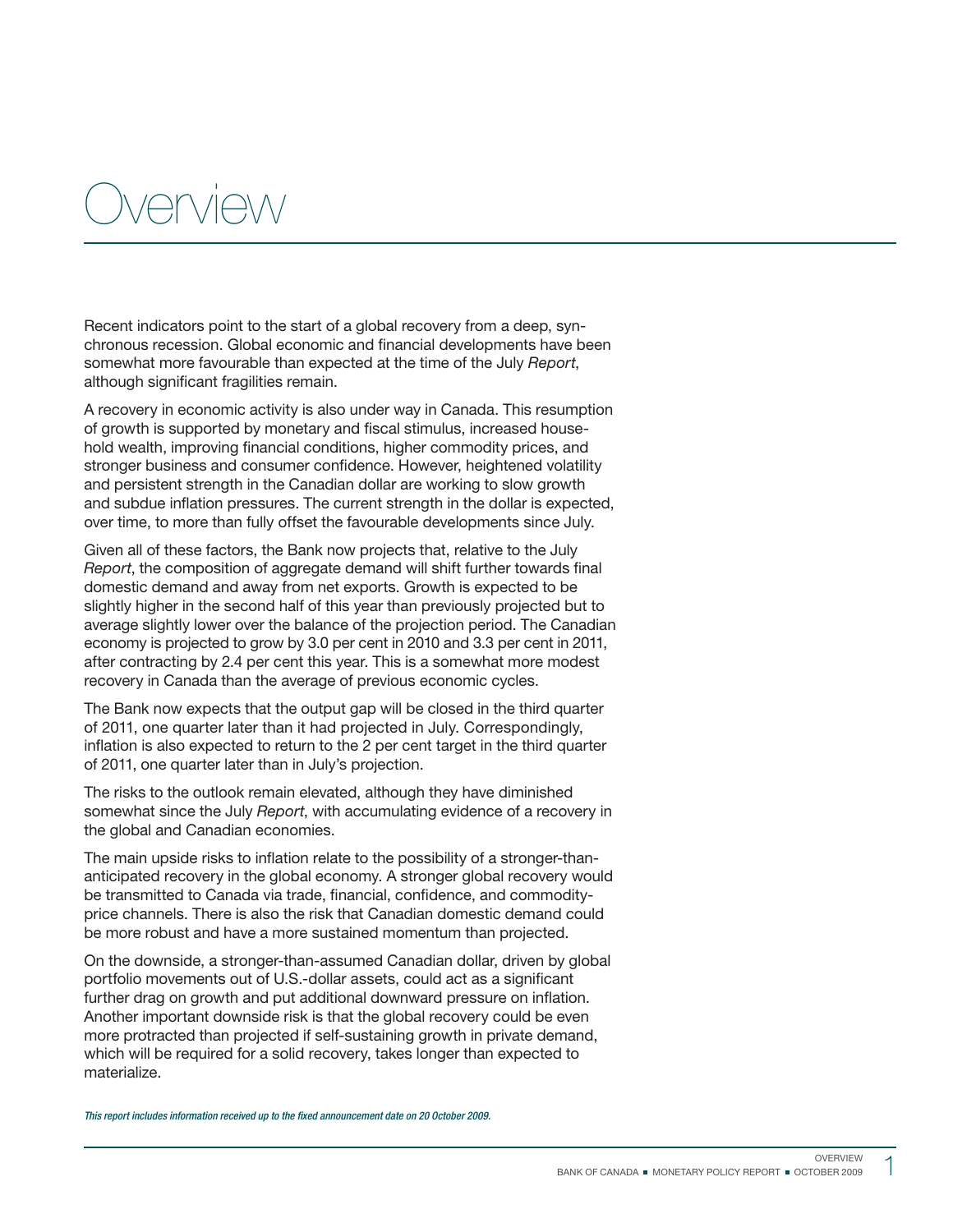Over the medium term, global macroeconomic imbalances continue to pose significant risks to the outlook.

While the underlying macroeconomic risks to the projection are roughly balanced, the Bank judges that, as a consequence of operating at the effective lower bound, the overall risks to its inflation projection are tilted slightly to the downside.

On 10 September and 20 October, the Bank reaffirmed its conditional commitment to maintain its target for the overnight rate at its current level of 1/4 per cent until the end of the second quarter of 2010 in order to achieve the inflation target. In its conduct of monetary policy at low interest rates, the Bank retains considerable flexibility, consistent with the framework outlined in the April Report.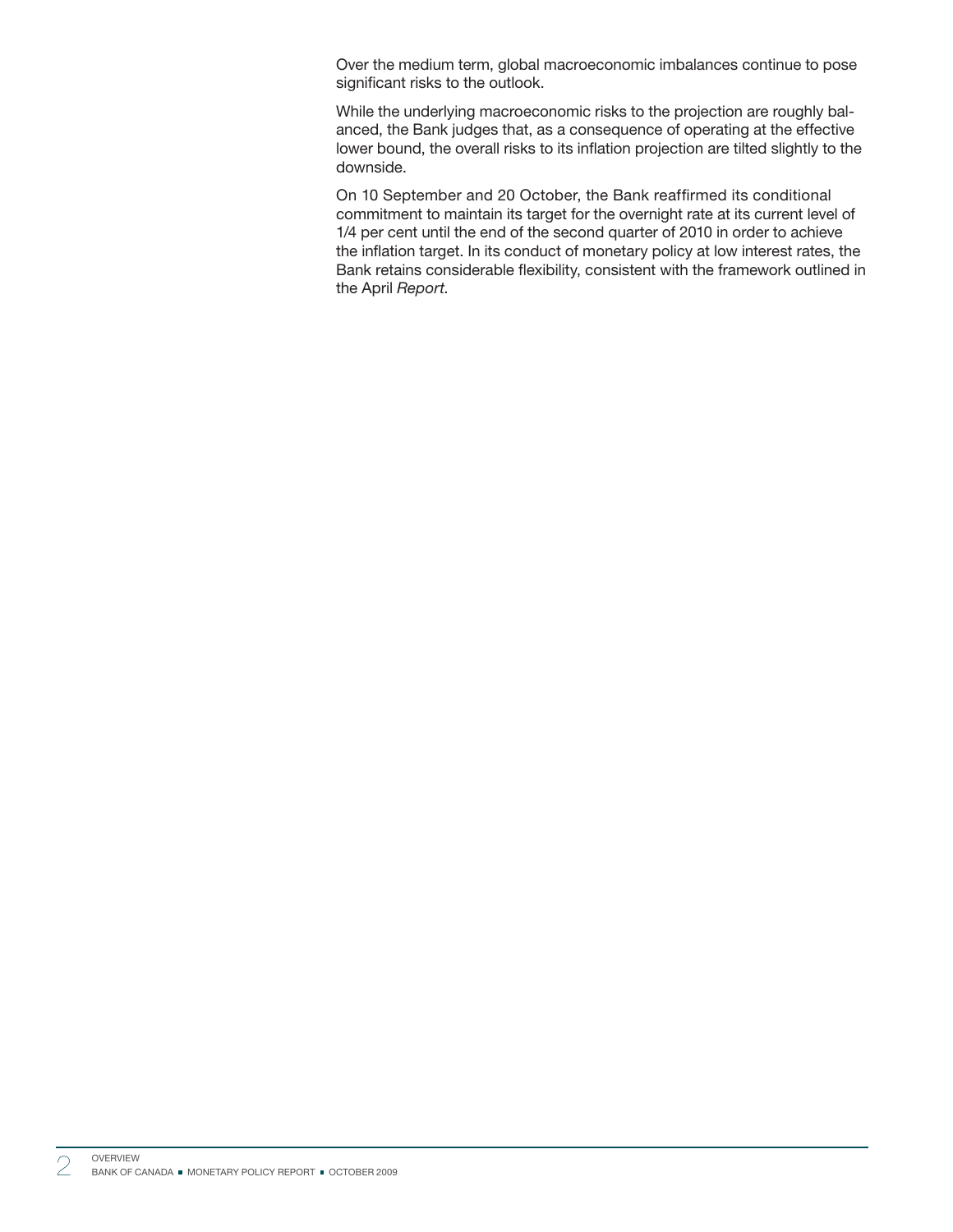## <span id="page-8-0"></span>The Global Economy

## Recent Developments

Recent indicators point to the start of a global recovery, following a deep, synchronous global recession. Economic and financial developments have been somewhat more favourable than expected at the time of the July Monetary Policy Report, although significant fragilities remain. Vigorous and coordinated fiscal and monetary policy stimulus in the G-20 economies, including a wide range of measures to support the flow of credit, have been sustaining aggregate demand, but evidence of self-sustaining private demand remains modest. Necessary adjustments on both the real and financial sides of the global economy are under way, and will involve a significant and protracted rotation of global demand, as well as deleveraging by U.S. and European banks, households, and firms.

Led primarily by Asian economies, the turnaround in global output began in the second quarter, slightly earlier than anticipated. In the euro area and North American economies, real GDP declined further in the second quarter, as expected, although at a much slower pace than in preceding quarters. More recent monthly data suggest that global output picked up in the third quarter, partly reflecting the impact of the temporary fiscal measures that have been adopted in most major economies, as well as a short-term boost to growth from a turn in the inventory cycle (Chart 1).

In the United States, annual comprehensive revisions to the national accounts show that, through the first quarter of 2009, the recession was even deeper than previously estimated.<sup>1</sup> However, as expected, real GDP declined at a much slower pace in the second quarter of 2009. Despite sizable fiscal stimulus, final domestic demand continued to fall, with additional reductions in household consumption and further large declines in private fixed investment. De-stocking also continued during the second quarter. More recent indicators, such as an improvement in consumer confidence and a rise in new manufacturing orders, point to a rebound in aggregate real economic activity in the third quarter. However, this rebound appears to be related largely to a turn in the inventory cycle and to the temporary support provided by government stimulus programs. The U.S. government's Car Allowance Rebate System (CARS), which ended in late August, provided a major boost to auto sales and production during the third quarter. At the same time, aided partly by the government's tax credit program for first-time homebuyers, the housing sector appears to have bottomed out, and some firming in house prices is evident.

Recent indicators point to the start of a global recovery, following a deep, synchronous global recession.

Necessary adjustments on both the real and financial sides of the global economy are under way.

In the United States, recent indicators point to a rebound in real economic activity.

<sup>1</sup> The decline in real GDP through the first quarter of 2009, from its peak in the second quarter of 2008, is now 3.7 per cent, compared with the previously reported 3.1 per cent.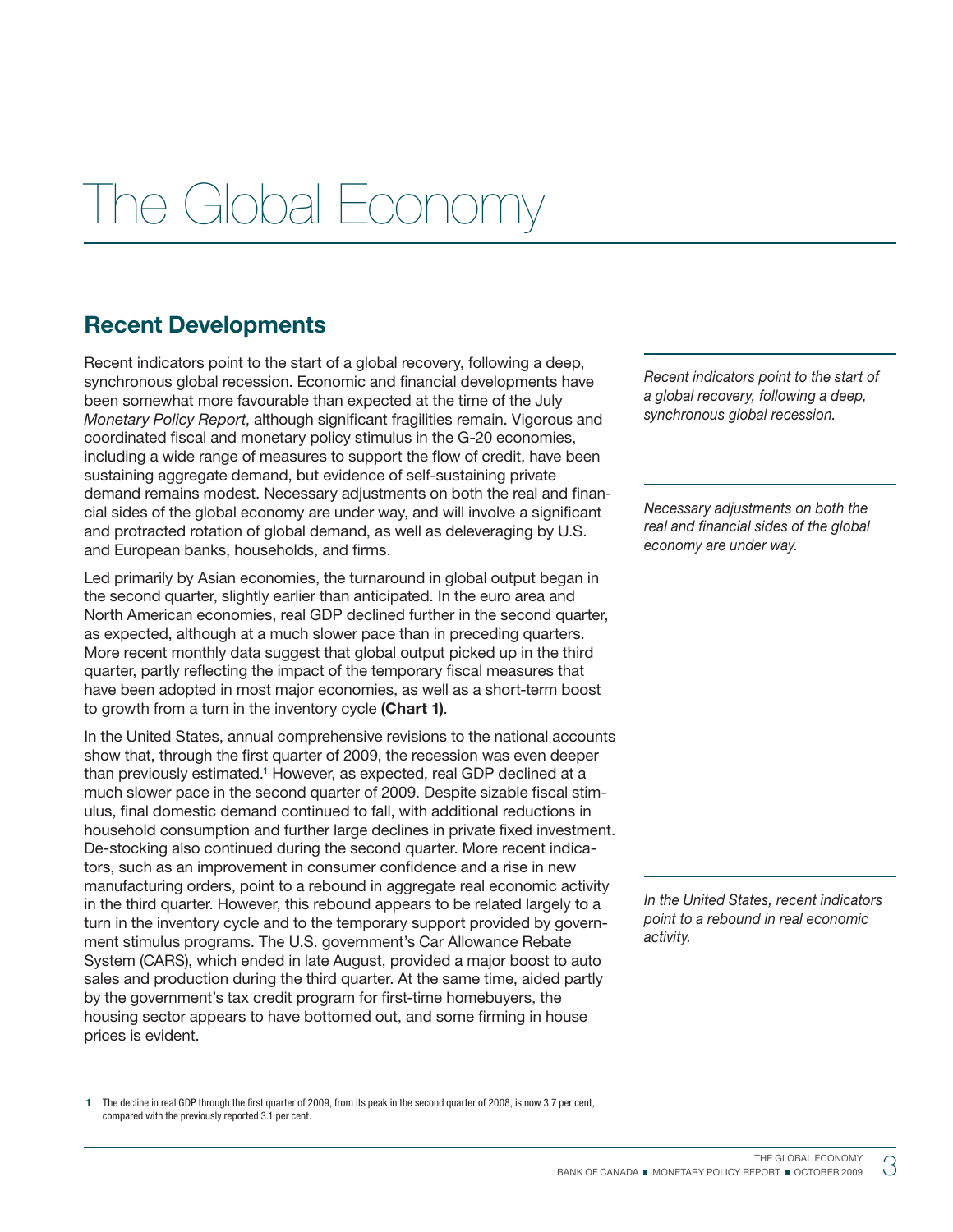

Quarterly growth at annual rates



Note: The values for 2009Q3 are estimates. Sources: Statistics Canada, U.S. Bureau of Economic Analysis, Eurostat, Japan Statistics Bureau, and Bank of Canada calculations

Real economic activity in major overseas countries was stronger than expected, with France, Germany, and Japan all recording positive growth in the second quarter. Growth in the euro area as a whole contracted slightly, but still exceeded expectations. The favourable developments in Europe mainly reflect more robust household spending, buoyed by temporary government incentive programs for car purchases and substantial support from automatic stabilizers. The combination of inventory adjustments that appear to be well advanced, relatively strong data for new orders in the manufacturing sector, more positive surveys for the services sector, and a general improvement in household and business confidence suggests that the euro area economy troughed in the second quarter. Growth in Japan was supported by government cash transfers to low-income households and tax rebates on energy-efficient vehicles and home appliances. A rebound in exports of automobiles and electronics from a very weak level also contributed to stronger real GDP growth.

Economic growth in China in the second quarter was also stronger than anticipated, reflecting the impact of massive fiscal stimulus concentrated in infrastructure projects and incentives for consumer spending. Rapid credit expansion has also fuelled a sharp pickup in consumption and investment. In the rest of the world, following a larger-than-anticipated contraction in the first quarter, available data suggest that growth resumed in the second quarter. There are considerable disparities across regions, however, with emerging economies in Asia rebounding the most strongly, aided by the strength in China and by supportive macroeconomic policies.

World oil prices and, to a lesser extent, non-energy commodity prices (particularly metals) have firmed since their trough in the first quarter, but nonetheless remain well below the levels reached in mid-2008 (Chart 2). A strong increase in demand from China, associated with large, commodityintensive infrastructure projects and some accumulation for investment purposes, has been a key contributor to the recent rise in commodity prices. The improved outlook for demand and the reduction in financing costs have provided greater incentives for companies to build inventories. These factors, together with supply cuts by OPEC, have also helped boost world oil prices.

Real economic activity in major overseas countries was stronger than expected.

Commodity prices have firmed.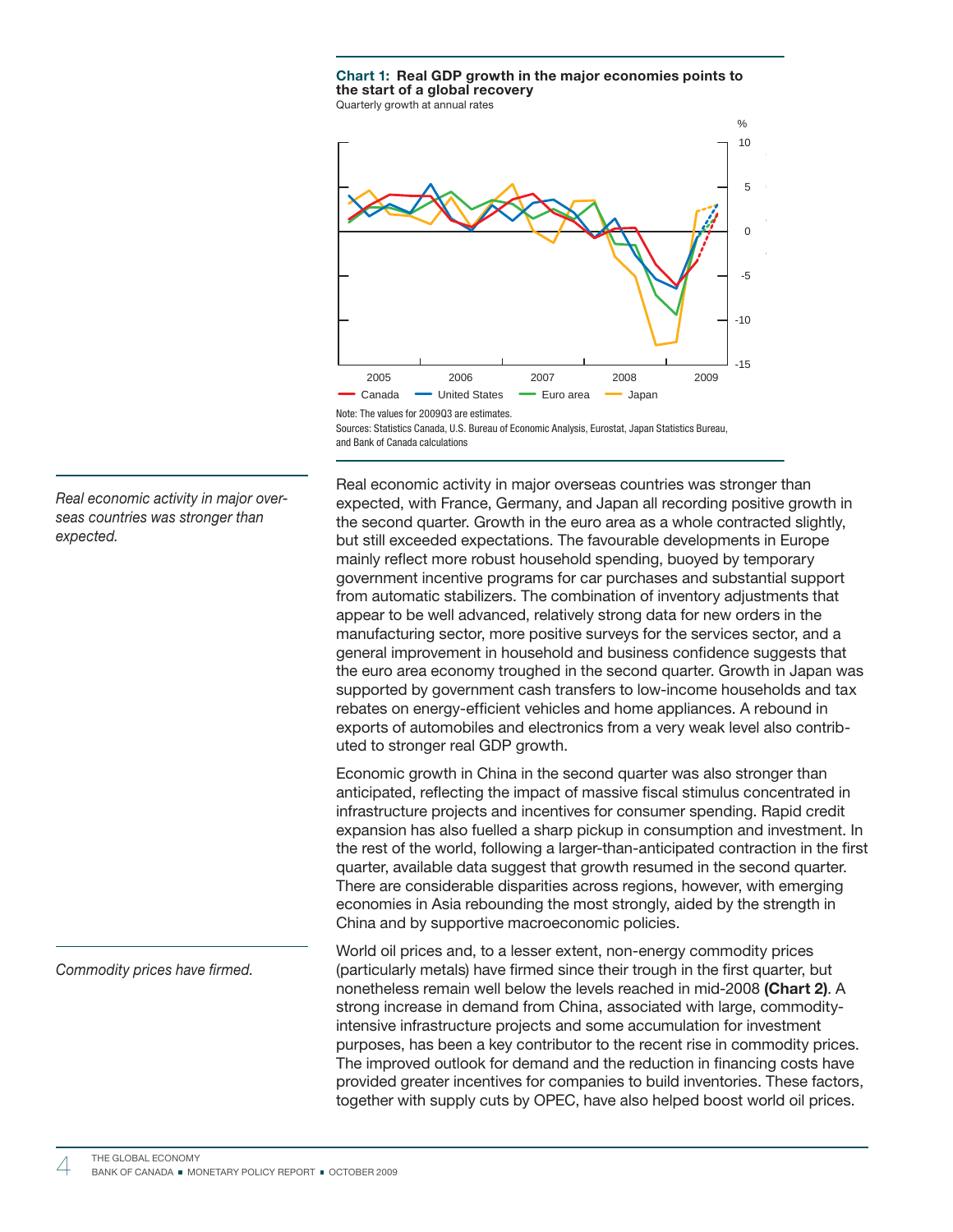### Chart 2: Commodity prices have firmed since the first quarter

Bank of Canada commodity price index (1982–90 = 100), monthly data



In contrast to developments in the oil sector, natural gas prices have remained relatively low because of the considerable excess supply in the North American market, stemming mainly from a shift in U.S. production towards unconventional sources (shale gas) (Technical Box 1).

As expected, total consumer price inflation has fallen sharply around the world since mid-2008, reflecting the sizable decline in oil and other commodity prices through early 2009. Indeed, annual rates of total inflation in most advanced economies are now below zero (Chart 3). The emergence of excess supply has also dampened underlying inflation rates. This downward pressure on core inflation has been mitigated in many economies, however, by the aggressive monetary policy actions taken early in the crisis (Chart 4), which have helped to anchor long-term inflation expectations, and also by price and wage rigidities, particularly in the services sector.

Annual rates of total CPI inflation in most advanced economies are now below zero.



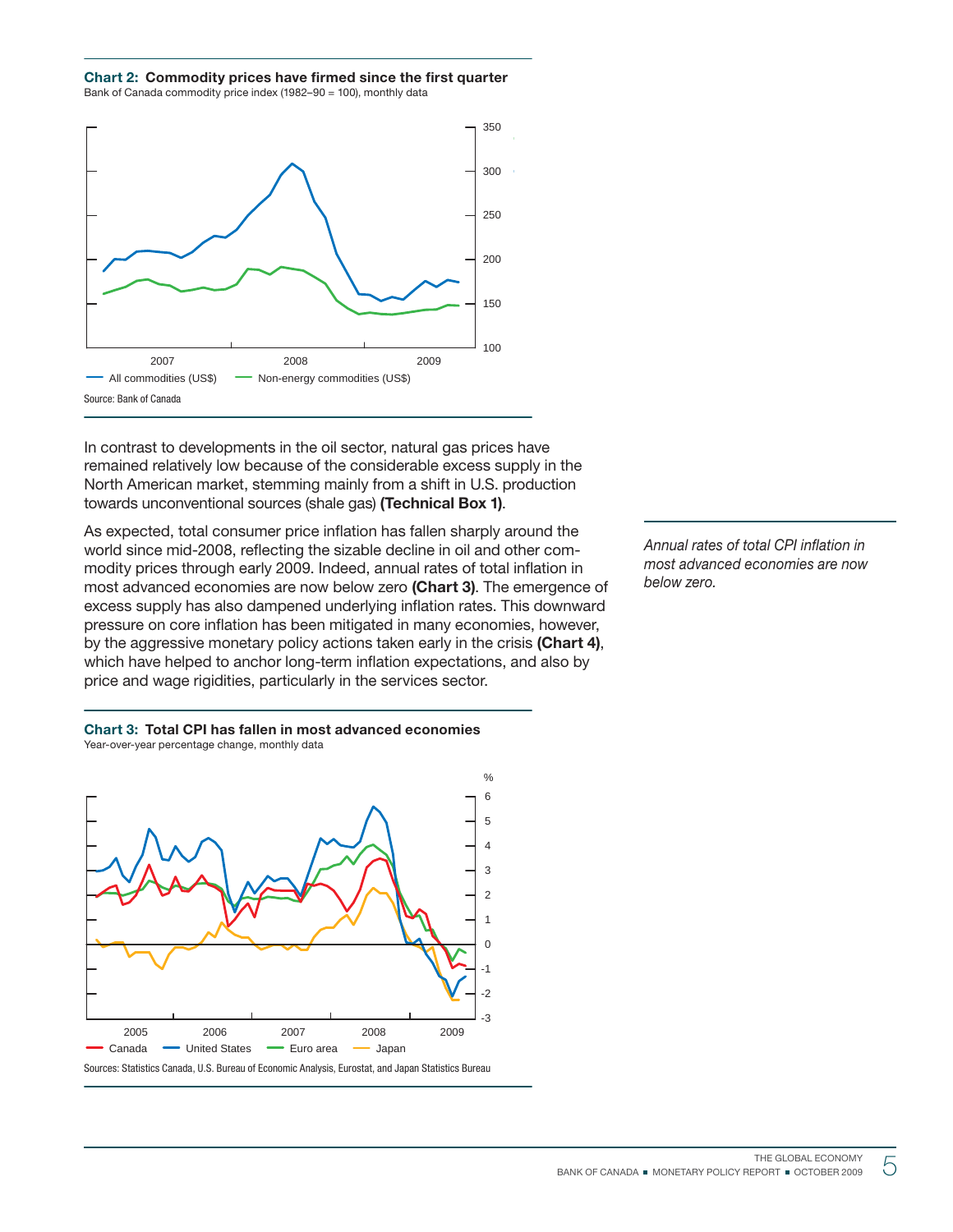### Technical Box 1

### Recent Developments in the Natural Gas Sector

World prices for many commodities have risen since the start of the year, with the important exception of natural gas. After reaching a high of over US\$13/Mbtu in mid-2008, natural gas prices are now hovering near US\$4/Mbtu, up slightly from their recent lows. Oil prices, however, have increased substantially in 2009 (Chart 1-A). Since 1980, the ratio of the price of a barrel of crude oil to the price of an Mbtu of natural gas has been approximately 9:1; the current ratio of around 21:1 is exceptionally high.<sup>1</sup> This divergence is explained by the development of shale gas in the United States, which contributed to an 8 per cent rise in U.S. production in 2008 (one of the largest increases since the 1970s). Increased supply, combined with decreased demand resulting from the global economic downturn, has led to record storage levels and persistently low prices in the North American market for natural gas (Chart 1-B).

This is a noteworthy development for the Canadian economy, given the importance of the natural gas sector for Canada's exports. Its contribution to net exports as a proportion of GDP has remained larger than that of crude oil, despite the increase in the ratio of net exports of crude oil to GDP in recent years (Table 1-A). From 1996 to 2005, the natural gas sector's share of Canadian total gross output has more than tripled, increasing from 0.6 per cent to 2 per cent.<sup>2</sup> The sector's share of total Canadian production by 2005 was roughly the same as that of crude oil.

The weaker profile for natural gas prices in recent quarters has reduced drilling activity and will depress investment in this sector for a period of time.

#### Table 1-A: Canada's net exports of crude oil and natural gas

(As a percentage of GDP)

| <b>Sector</b>    | 1996 | 2000 | 2005 | 2007 | 2008 |
|------------------|------|------|------|------|------|
| <b>Crude oil</b> | 0.5  | 0.5  | 0.6  | 1.1  |      |
| Natural gas      | 0.9  | 1.9  | 2.6  | 1.8  | 2.1  |

1 The heat-content ratio of oil to natural gas is 6:1.

2 The contributions to gross production are calculated using input-output tables.

#### Chart 1-A: Natural gas prices are weak compared with crude oil prices . . . Monthly data







Note: Values for crude oil and natural gas prices in October 2009 are estimates based on the average daily spot prices up to 16 October 2009. Source: NYMEX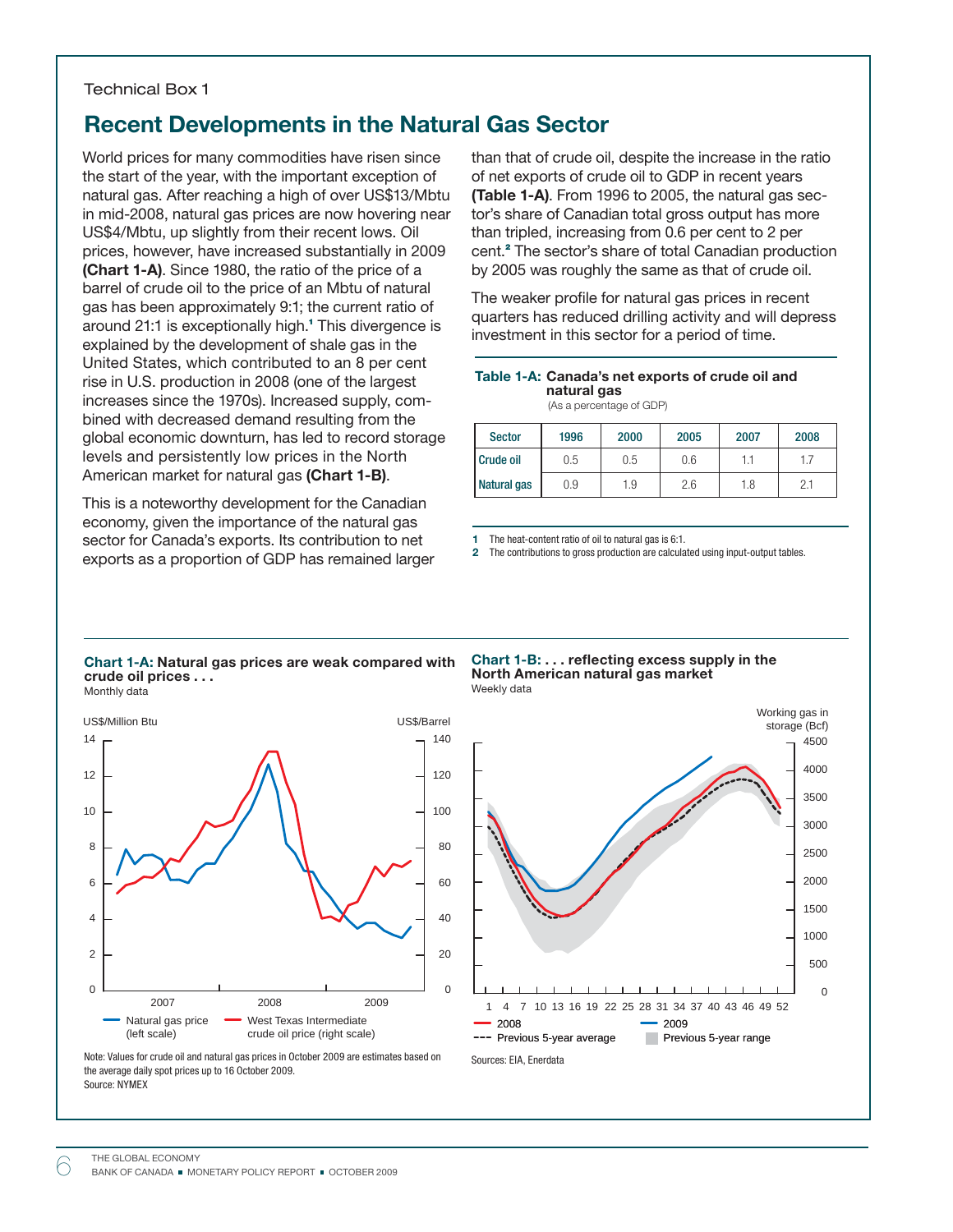Chart 4: Policy rates have remained at historic lows in most countries Daily data



## Developments in Global Financial Markets

Conditions in global financial markets have improved substantially and somewhat more rapidly than anticipated in recent months, consistent with the view that the global recession has bottomed out and that the probability of an extreme negative outcome has receded. These improvements, if sustained, will help repair household and business balance sheets and boost confidence, supporting growth in the real economy.

Nevertheless, strains remain in certain markets, and further setbacks are possible. Although signs of recovery are apparent, securitization markets are still operating at a fraction of their pre-crisis levels and credit conditions at banks are still relatively tight, owing to ongoing deleveraging. While recent increases in asset prices are helping, the deterioration in loan quality associated with the economic downturn is likely to prolong the deleveraging process. Stimulative monetary policies and direct interventions in specific markets have remained an important source of support.

Funding markets for financial institutions have been normalizing, with interest rate levels reaching record lows, and spreads in short-term funding markets falling below pre-Lehman levels (Chart 5). As a result, recourse to central bank facilities has diminished considerably, and a number of central banks have begun to reduce some of their extraordinary liquidity programs. Increasingly, large financial institutions have also been able to access the market for longer-term financing without direct government guarantees.

Financing conditions for businesses have improved as well. For both financial and non-financial issuers, credit spreads are down substantially from their peaks, although they remain elevated relative to their historical averages. With the yields on benchmark government bonds remaining relatively low, overall corporate yields are now well below the levels that prevailed earlier this year (Chart 6). Improved market access has contributed to a record amount of global long-term corporate bond issuance since the beginning of the year. In addition, global equity markets have registered strong gains since the troughs reached in March.

Conditions in global financial markets have improved substantially and somewhat more rapidly than anticipated . . . .

. . . Nevertheless, strains remain in certain markets, and further setbacks are possible.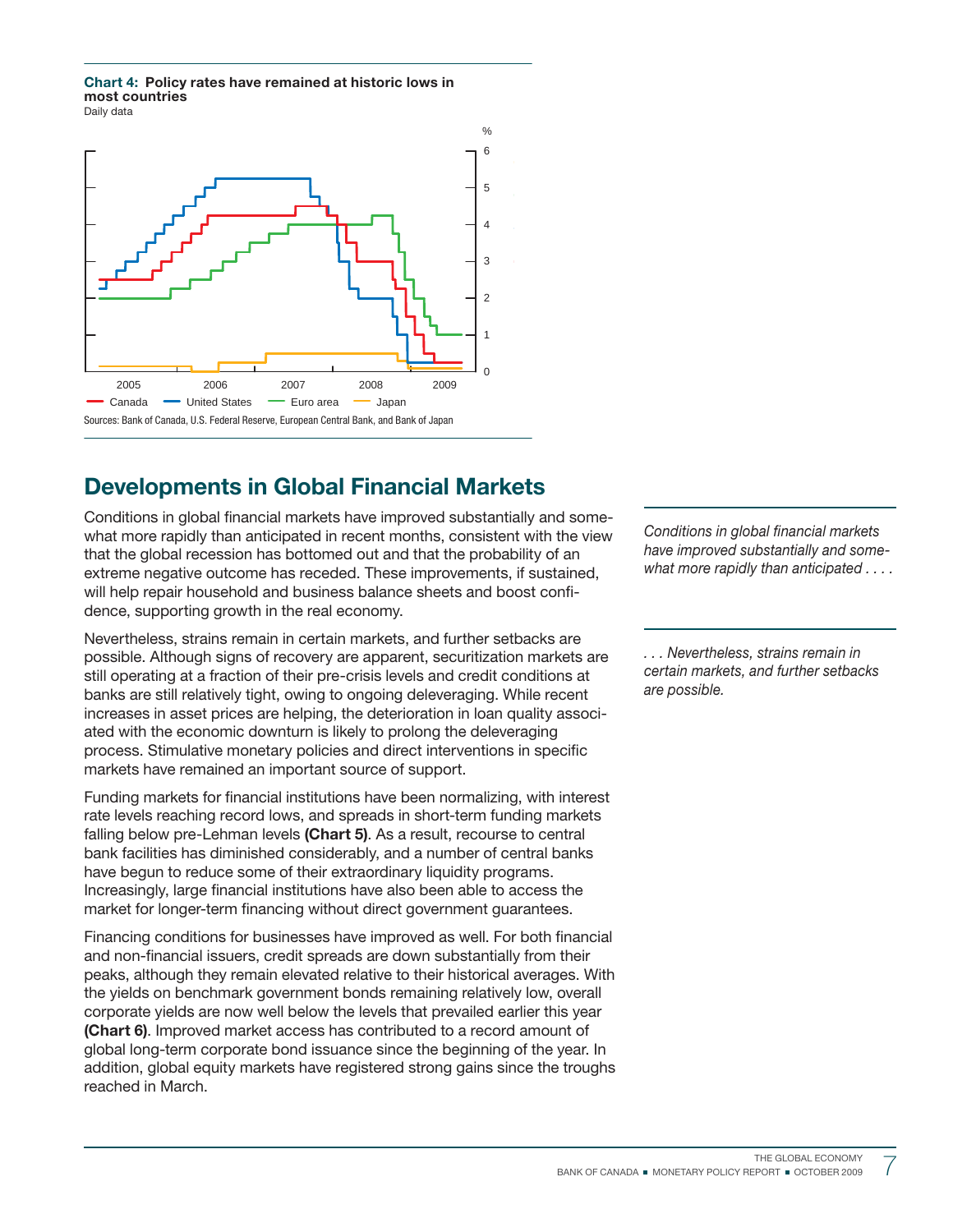Chart 5: Short-term funding markets have improved greatly Difference between 3-month interbank offered rates and their respective overnight index swaps<sup>a</sup> Daily data



a. For the United States and the United Kingdom, LIBOR; for the Euro area, EURIBOR; and for Canada, CDOR Source: Bloomberg

Despite these marked improvements in global financial markets, bank lending conditions for households remain relatively tight outside of Canada. Banks in the euro area and the United States continue to restrict access to credit for most types of loans, although surveys of senior loan officers show that the pace of credit tightening is slowing. The combination of tighter credit conditions and depressed demand have halted growth in household credit in the euro area and produced outright contractions in the United States.

While policy interventions have helped to stabilize global financial markets and to improve credit conditions, additional comprehensive and timely actions will be needed to put the recovery on a firm footing and reduce the probability of future crises.



#### Chart 6: Borrowing costs for businesses have come down markedly<sup>a</sup> Daily data

a. Yields on investment-grade corporate bonds. Series may not be comparable across countries, owing to differences in the mix of credit ratings and duration in different domestic bond markets. Sources: Merrill Lynch and Bloomberg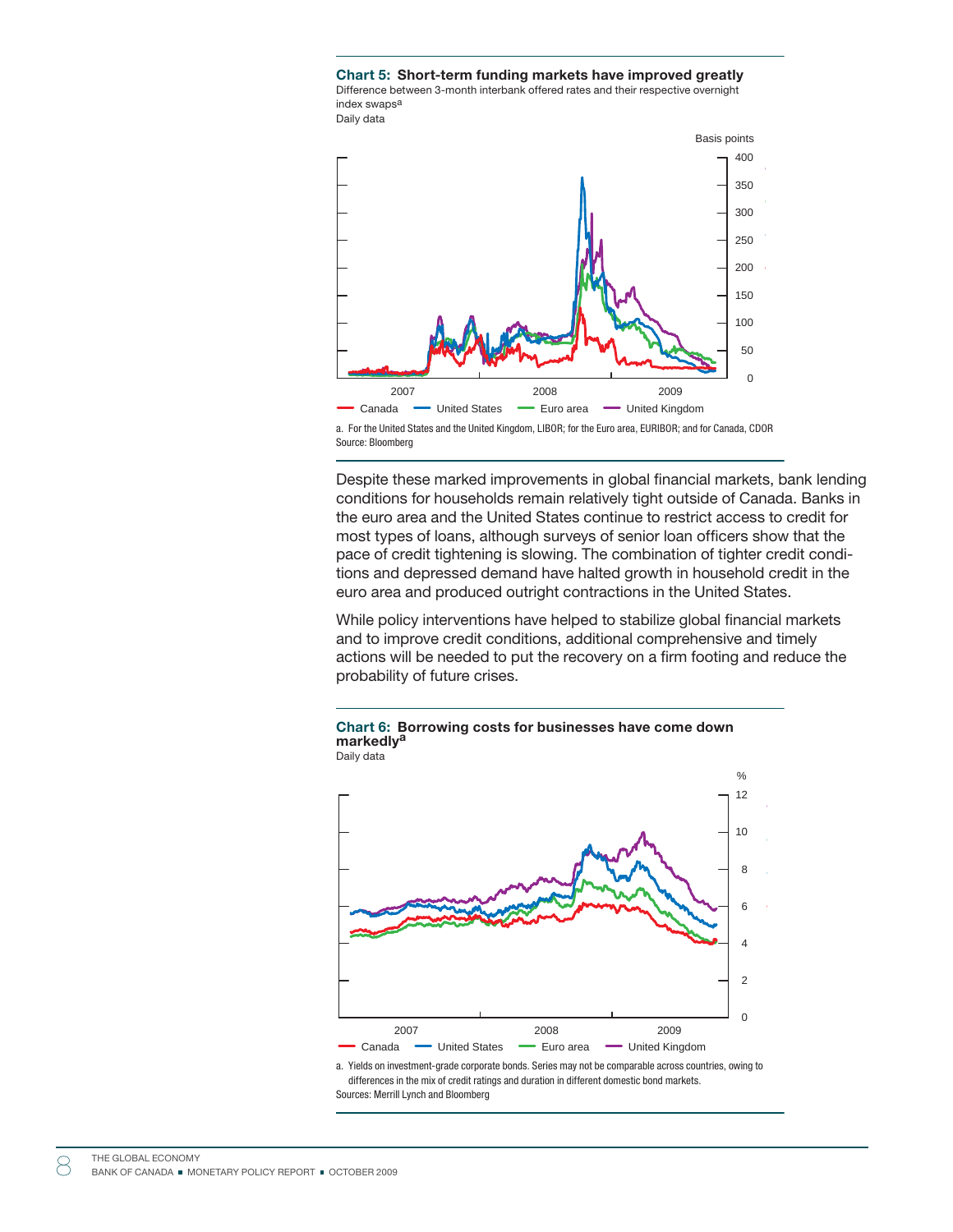## Outlook for the Global Economy

The outlook for global economic growth in the second half of 2009 and through 2010 has strengthened since the July Report, particularly for China and smaller emerging economies in Asia. However, considerable uncertainty still surrounds the global outlook. The recovery is expected to be more gradual than usual. This is because underlying private demand in many economies is expected to recover only slowly as significant balance-sheet and structural adjustments run their course. Experience shows that recessions precipitated by financial crises have larger and longer-lasting adverse effects on potential output than do other types of recessions. The significant rotation in global demand that will be required to put growth on a sustainable path will make the adjustment process especially challenging.

Our estimates suggest that the growth of global production potential will slow from over 4 per cent in the years just prior to the crisis to about 3 per cent during the 2009−11 period. In that context, the Bank now expects the global economy to shrink by 1.6 per cent in 2009, followed by growth of 3.1 per cent in 2010 and 4.0 per cent in 2011 (Table 1).

The gradual recovery is underpinned by the same factors highlighted in our previous projections. First, the fiscal and monetary stimulus in place should continue to support domestic demand. Part of this has already come through the effects of lower interest rates and rising asset prices on wealth. Second, a further gradual normalization of financial markets and the completion of deleveraging in the financial sector should result in increased availability of credit to businesses and households. Third, the turn in the inventory cycle and the completion of stock adjustment in the housing sectors of several economies should contribute positively to overall growth.

With the level of world aggregate demand expected to recover only gradually, significant excess capacity in the global economy should persist over the projection horizon, contributing to a subdued inflation profile.

In the United States, the pace of the recovery starting in the third quarter of 2009 is projected to be somewhat faster than in the July Report, since some of the ongoing adjustments in the economy appear to be more advanced than previously assumed. Fiscal stimulus, together with a positive boost from inventories, should be key contributors to the recovery. The rebound in consumption expenditures is projected to be more moderate than in previous cycles, however, largely reflecting the need for households to rebuild savings following the sharp decline in their wealth. This adjustment brings the share of

### Table 1: Projection for global economic growth

|                          | Share of real<br>global GDP <sup>a</sup> | Projected growth (per cent) <sup>b</sup> |                 |          |          |  |  |  |  |  |
|--------------------------|------------------------------------------|------------------------------------------|-----------------|----------|----------|--|--|--|--|--|
|                          | (per cent)                               | 2008                                     | 2009            | 2010     | 2011     |  |  |  |  |  |
| <b>United States</b>     | 21                                       | 0.4(1.1)                                 | $-2.5$ $(-2.4)$ | 1.8(1.4) | 3.8(3.4) |  |  |  |  |  |
| Euro area                | 16                                       | 0.5(0.6)                                 | $-3.9(-4.4)$    | 0.9(0.7) | 2.4(2.4) |  |  |  |  |  |
| <b>Japan</b>             |                                          | $-0.7$ $(-0.7)$                          | $-5.7$ $(-6.0)$ | 1.7(1.9) | 2.5(2.8) |  |  |  |  |  |
| <b>China</b>             | 11                                       | 9.1(9.1)                                 | 8.1(7.8)        | 8.9(8.3) | 8.9(9.6) |  |  |  |  |  |
| <b>Rest of the world</b> | 45                                       | 3.9(3.9)                                 | $-2.1$ $(-2.1)$ | 3.3(1.9) | 3.7(3.5) |  |  |  |  |  |
| <b>World</b>             | 100                                      | 2.9(3.0)                                 | $-1.6$ $(-1.7)$ | 3.1(2.3) | 4.0(3.9) |  |  |  |  |  |

a. GDP shares are based on IMF estimates of the purchasing-power-parity (PPP) valuation of country GDPs for 2007. Source: IMF, WEO, April 2009.

b. Numbers in parentheses are projections used for the July 2009 Monetary Policy Report. Source: Bank of Canada

The outlook for global economic growth has strengthened since the July Report, particularly for China and smaller emerging economies in Asia.

The Bank expects the global economy to shrink by 1.6 per cent in 2009, followed by growth of 3.1 per cent in 2010 and 4.0 per cent in 2011.

In the United States, ongoing adjustments in the economy appear to be more advanced than previously assumed.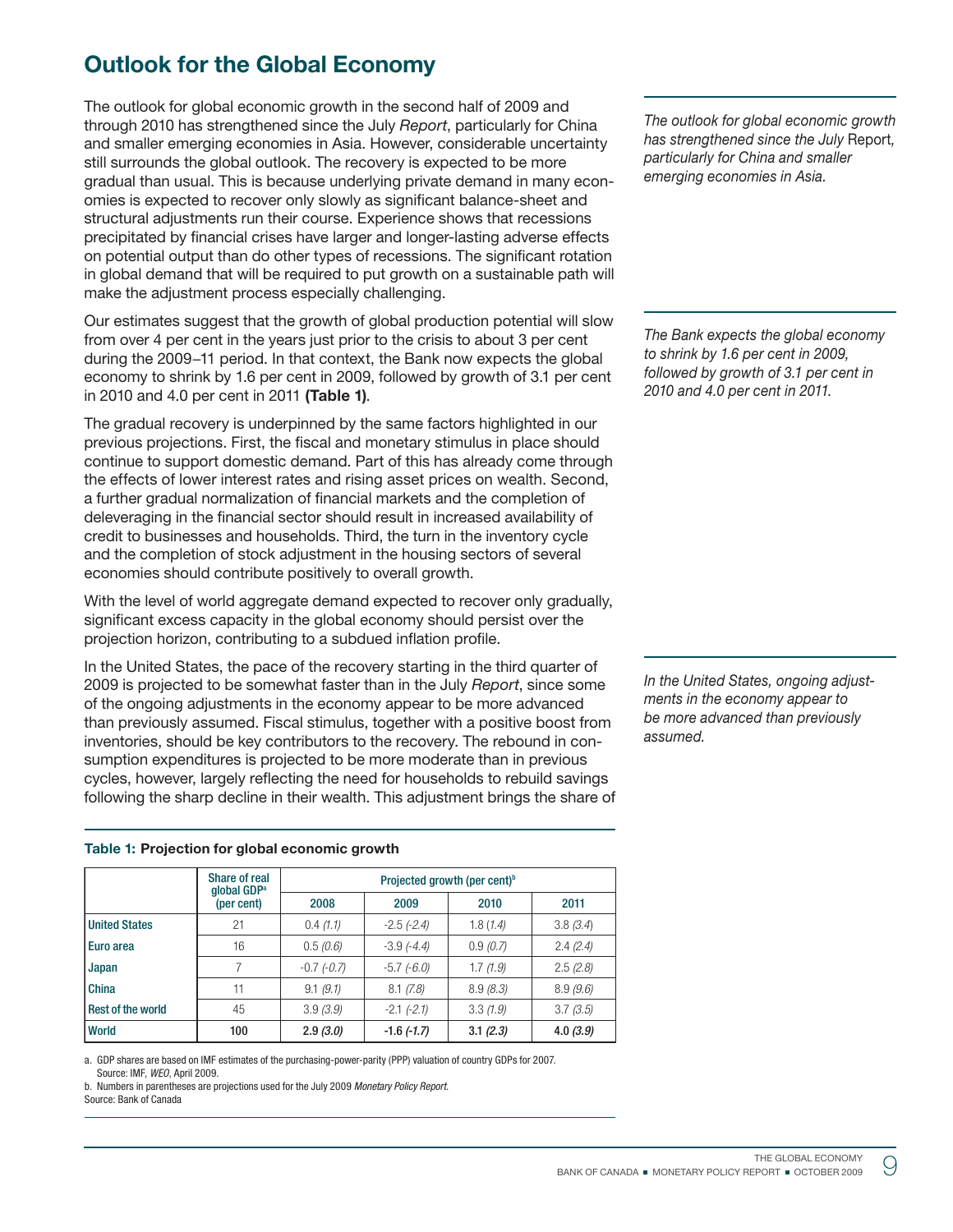U.S. real GDP is expected to decline by 2.5 per cent in 2009, and to grow by 1.8 per cent in 2010 and by 3.8 per cent in 2011.

consumer spending in GDP over the projection horizon closer to its long-run average (Chart 7). Consumption will also be restrained by continued weakness in disposable income as labour market conditions deteriorate further over the coming quarters, and by credit conditions that remain relatively tight. A gradual recovery in residential investment is expected to have begun in the second half of 2009, somewhat earlier than anticipated, because of the impact on home sales of the tax credit for first-time homebuyers and more favourable levels of housing inventory. Overall, U.S. growth is still expected to be muted (Chart 8), with real GDP now expected to decline by 2.5 per cent in 2009, and to grow by 1.8 per cent in 2010 and by 3.8 per cent in 2011.

### Chart 7: U.S. consumer spending is projected to converge slowly towards its long-run average

Ratio of nominal consumption to GDP, quarterly data



#### Chart 8: The U.S. economic recovery is expected to be more subdued than in the past

Comparison of U.S. real GDP across business cycles; start of recession = 100, quarterly data



Sources: U.S. Bureau of Economic Analysis, NBER (dating of cycles), and Bank of Canada calculations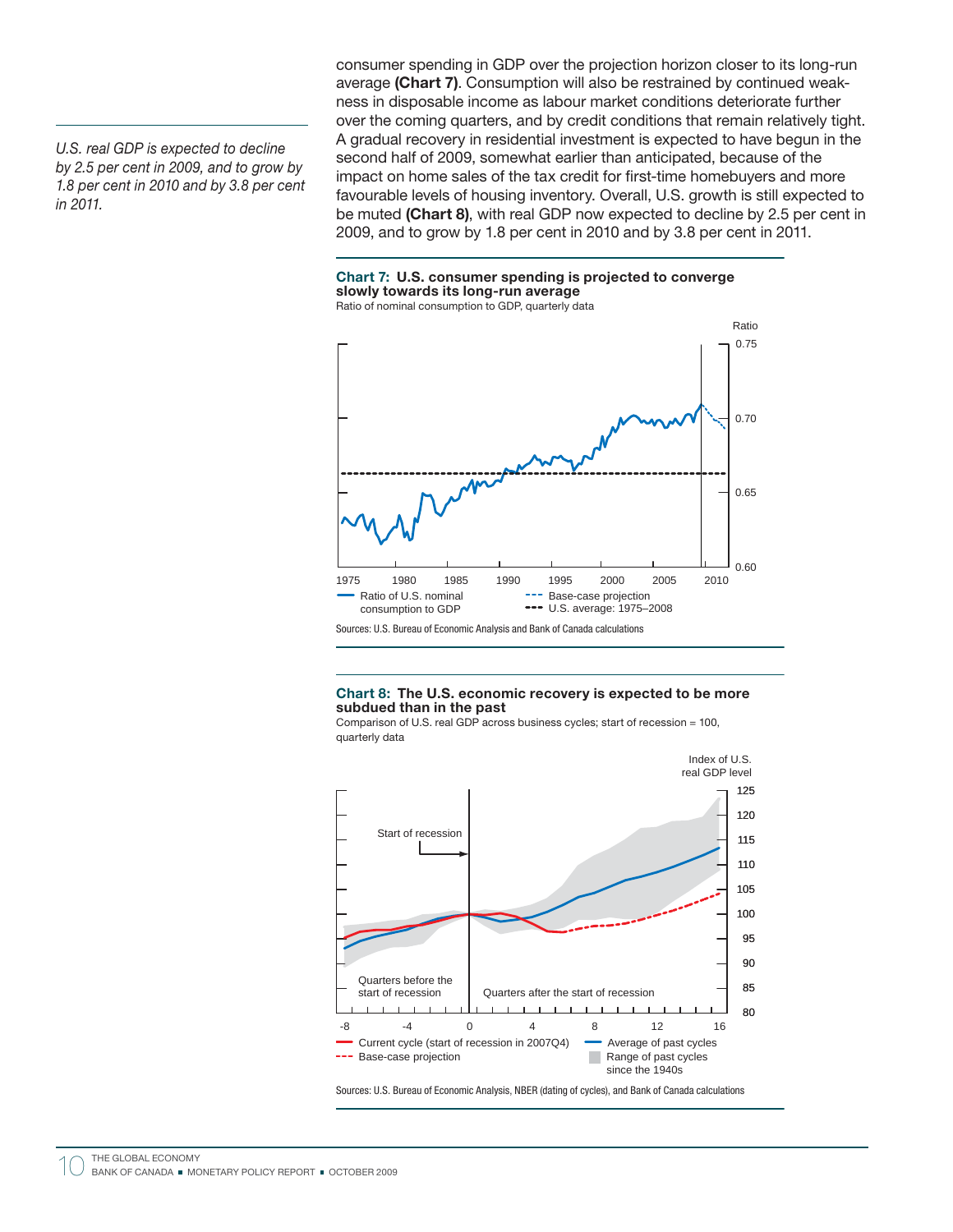In the euro area, the rebound in the second half of 2009 and in 2010 is also projected to be somewhat stronger than in July, reflecting a larger impact from the fiscal stimulus than previously assumed. The recovery should, nonetheless, be more subdued than in the United States, partly because of lessaggressive policy actions and the greater adjustments still needed in the euro area's banking system. The recovery in household consumption will likely be restrained by the deterioration in labour markets and relatively tight credit conditions. In Japan, the recovery is supported by the completion of the inventory correction and ongoing monetary and fiscal stimulus.

Economic growth in China is expected to remain robust, supported by highly accommodative monetary and fiscal policies. Bank credit has been growing at an extraordinarily rapid rate, creating the possibility of some resource misallocation. Smaller emerging economies in Asia have already started to recover from a sharp downturn in industrial production and exports, and should continue to benefit from a pickup in global trade and the solid expansion in China. Other developing and emerging-market economies are expected to recover gradually over the coming years, aided by a resumption of capital flows and expansionary fiscal and monetary policies. The growing contribution of developing and emerging-market economies to global demand should provide further support to commodity prices (Chart 9). While there may be continued short-term volatility, commodity prices are projected to continue to increase as the global economy recovers in 2010 and 2011.

#### Chart 9: Futures curves suggest rising prices for crude oil and natural gas Monthly data



• Spot price for natural gas (16 October 2009)

> Based on an average of futures contracts over the two weeks ending 16 October 2009

Note: Values for crude oil and natural gas prices in October 2009 are estimates based on the average daily spot prices up to 16 October 2009.

Source: NYMEX

Economic growth in China is expected to remain robust, supported by highly accommodative monetary and fiscal policies.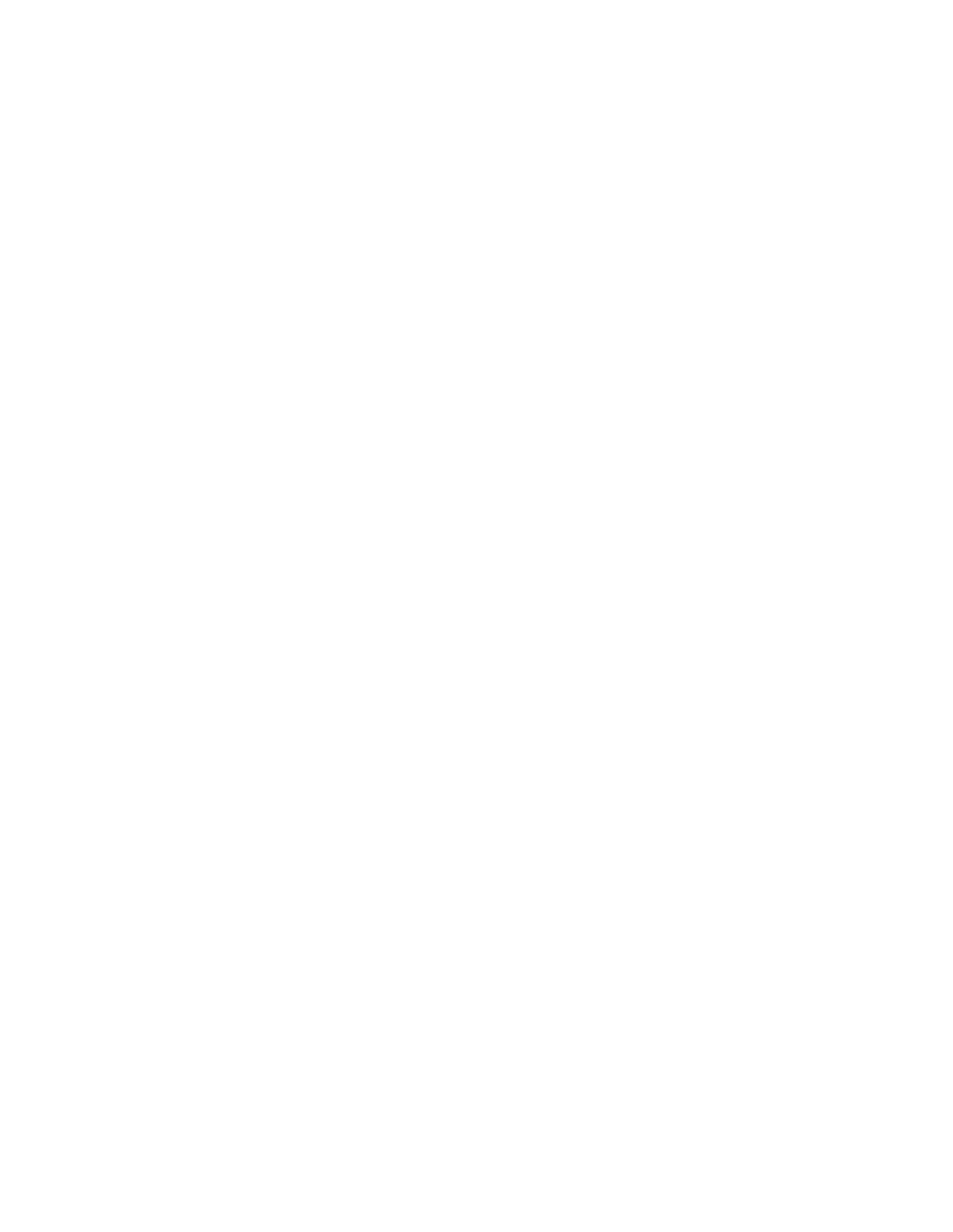## <span id="page-18-0"></span>The Canadian Econor

Following three consecutive quarters of sharp contraction, economic growth has resumed in Canada. This recovery is supported by monetary and fiscal stimulus, increased household wealth, improving financial conditions, stronger business and consumer confidence, the beginning of the recovery in the global economy, and a strengthening in the terms of trade. The Bank's base-case projection now sees slightly stronger growth in the second half of 2009 than was projected in the July Report. Over the balance of the projection period, growth is slightly lower, reflecting the effect of the higher value of the Canadian dollar. The economy is now projected to return to full capacity in the third quarter of 2011, one quarter later than anticipated in July.

## Recent Developments

### Aggregate Demand and Supply

As expected, the recession in Canada deepened significantly in the second quarter, with real GDP falling by an additional 3.4 per cent (at annual rates), in line with the July projection. Real gross domestic income (GDI) also declined further, but at a much slower pace than in the previous two quarters, owing to a partial rebound in Canada's terms of trade (Chart 10).



Real gross domestic incomea Real gross domestic product

Real final domestic demand

a. Real gross domestic income is current-dollar domestic product deflated by the price index for final domestic demand.

Sources: Statistics Canada and Bank of Canada calculations

Following three consecutive quarters of sharp contraction, economic growth has resumed in Canada.

As expected, the recession deepened significantly in the second quarter.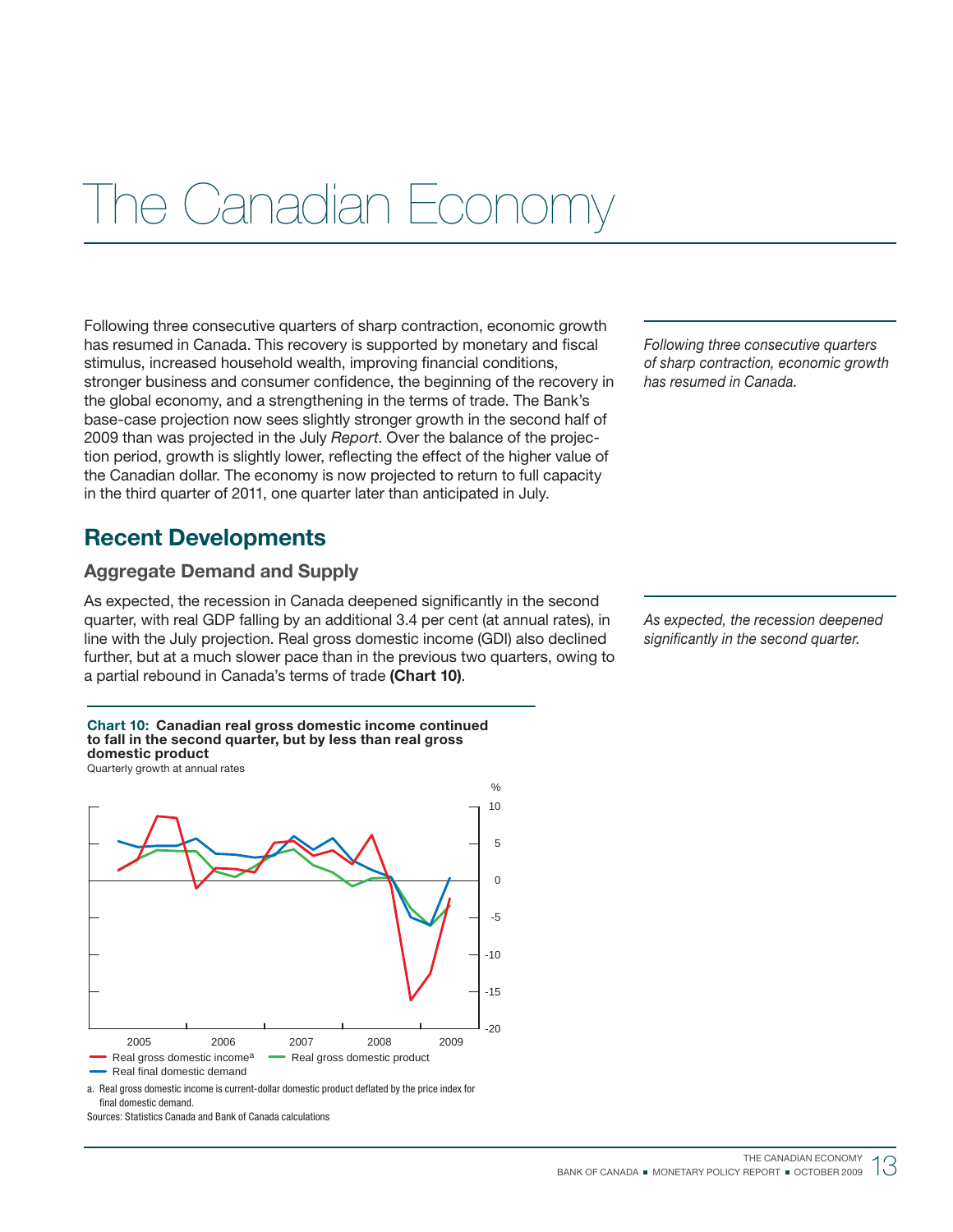Exports continued to plunge, while businesses further curtailed employment and fixed investments.

Exports continued to plunge, consistent with the steep drop in U.S. demand (Chart 11), while businesses further curtailed employment and fixed investments. The drop in exports, following an exceptionally large contraction in the first quarter, marks the eighth consecutive quarterly decline. While the weakness was generalized, exports of machinery and equipment and natural gas posted particularly large declines. The sharp fall in business investment reflected uncertainty about the timing and strength of the global recovery, substantial excess capacity, and deteriorating profits. Although firms drew down inventories at a slightly faster pace, sales fell even more rapidly, causing the stock-to-sales ratio to increase further (Chart 12).

### Chart 11: Canadian exports have plunged, largely owing to the weakness in U.S. demand





Sources: U.S. Bureau of Economic Analysis, U.S. Federal Reserve, Statistics Canada, and Bank of Canada calculations

### Chart 12: Falling sales have led to a further increase in the stock-to-sales ratio



a. Total sales of goods is final domestic demand less consumption of services plus exports of goods, all in constant dollars.

Sources: Statistics Canada and Bank of Canada calculations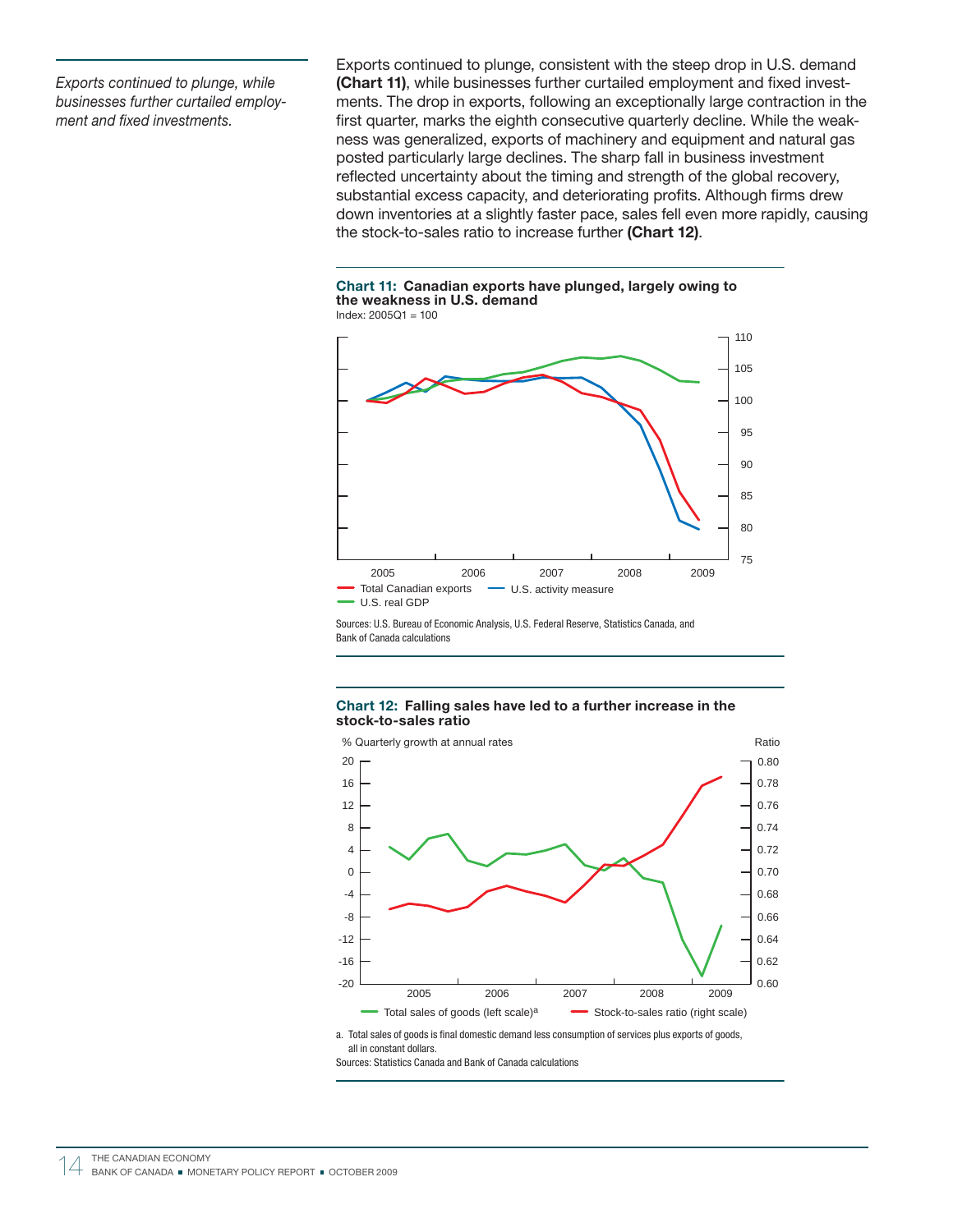In contrast, household spending began to recover in the second quarter in response to substantial monetary and fiscal stimulus and improved consumer confidence. Expenditures on consumer durables and residential investment picked up strongly. In addition to improved affordability, the sharp rebound in sales of existing homes reflected pent-up demand from the height of the financial crisis (Chart 13). Fiscal incentives also helped to fuel renovation activity. Government expenditures were another important source of demand, contributing 1.2 percentage points to growth (at annual rates) in the quarter.

Chart 13: Solid growth in the housing sector reflects continued improvements in consumer confidence and favourable affordability Quarterly data



a. The value for the third quarter of 2009 is an estimate. This measure captures mortgage payments on a typical house purchase as a ratio of average disposable income and does not include property taxes, insurance, and utility costs. A decline in the ratio indicates an improvement in affordability. For more information on this measure, see <[http://credit.bankofcanada.ca>](http://credit.bankofcanada.ca).

Sources: Multiple Listing Service (MLS), Conference Board of Canada, and Bank of Canada calculations

Available indicators, including the recent pickup in employment, suggest that real GDP growth resumed in the third quarter. Household spending continued to recover, and the contribution of government expenditures increased. Growth was also boosted by a substantial rise in Canadian automobile production, as major auto companies reopened some of the capacity they had shuttered earlier this year and as inventories that were drawn down as a result of the U.S. CARS program were rebuilt. These factors should lead to a temporary surge in automotive exports (Technical Box 2). Recent data suggest, however, that imports increased even more sharply in the quarter, so that the trade balance continued to subtract from growth. Business investment is also expected to have fallen further, given ongoing uncertainty about the strength of the global recovery. Firms are expected to have continued drawing down inventories, although by a lesser amount than in the second quarter. Coupled with the pickup in sales, these developments should lead to a decline in the stock-to-sales ratio.

In the April Report, the Bank revised down its estimate of potential output growth over the 2009−11 period, owing to the important structural changes under way in the Canadian economy and the sizable drop in investment. In this Report, the Bank has revisited its assumptions for both trend labour productivity and trend labour input, and has concluded that the profile

Available indicators, including the recent pickup in employment, suggest that real GDP growth resumed in the third quarter.

In contrast, household spending began to recover in the second quarter.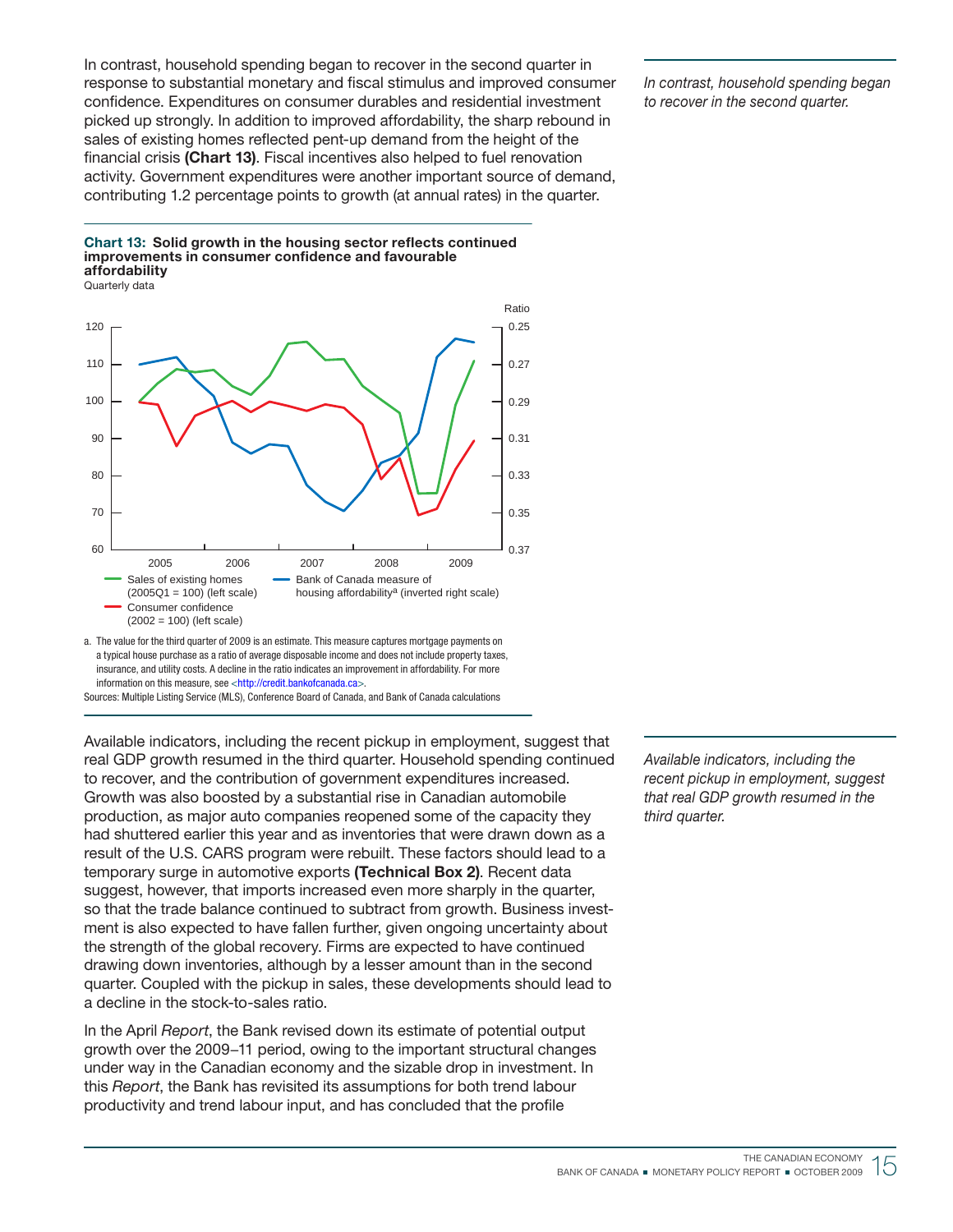### Technical Box 2

## The Role of the Automotive Sector in the Recession and the Recovery

The automotive industry is playing a disproportionately large role in the quarterly dynamics of Canadian GDP this year (Chart 2-A).<sup>1</sup> In the first half of 2009, Canadian automotive production plummeted as a result of the restructuring of the North American auto sector and the ongoing decline in motor vehicle sales in the United States. About three-quarters of all vehicles produced in Canada are exported to the United States. Owing to the importance of automotive products in Canadian exports, the latter contracted sharply in the first two quarters of 2009, declining by 30.4 per cent and 19.3 per cent (at annual rates), respectively. The partial resumption of automotive production in the third quarter is expected to provide a large, albeit temporary, boost to growth in both exports and GDP.

Thereafter, Canadian production of motor vehicles and parts is expected to increase gradually. A small econometric model estimated by Bank staff suggests that Canadian motor vehicle production will be roughly 2.2 million units by 2012. Although this represents an 80 per cent increase from the level expected to be achieved in 2009, it is nonetheless well below its pre-crisis average of about 2.6 million units. Indeed, it is expected that motor vehicle sales in the U.S. market will remain low over the next few years, relative to pre-crisis levels, as U.S. households restore their balance sheets.

1 The automotive industry accounted for about 1.5 per cent of Canadian GDP in 2008.

The growth of potential output is expected to trough at 1.2 per cent in 2009, and then pick up to 1.5 per cent in 2010 and 1.9 per cent in 2011.

assumed in April remains appropriate. The growth of potential output is expected to trough at 1.2 per cent in 2009, and then to gradually pick up to 1.5 per cent in 2010 and 1.9 per cent in 2011 (Technical Box 3). It is important to note that considerable uncertainty surrounds estimates of potential output, especially when the economy is coming out of a deep recession.

### Estimated Pressures on Capacity

There continued to be a substantial amount of excess supply in the Canadian economy in the third quarter. The Bank's conventional measure of the output gap was roughly unchanged at -4 per cent (Chart 14). In assessing excess capacity, the Bank considers its conventional measure in conjunction with several other indicators, particularly since this measure tends to have a high margin of error around turning points. The Bank's autumn Business Outlook Survey ([<http://www.bankofcanada.ca/en/bos/2009/autumn/bos1009e.pdf>](http://www.bankofcanada.ca/en/bos/2009/autumn/bos1009e.pdf)) reported that the percentage of firms that would have difficulty meeting an unanticipated increase in demand fell to its lowest level since the series began in 1999.

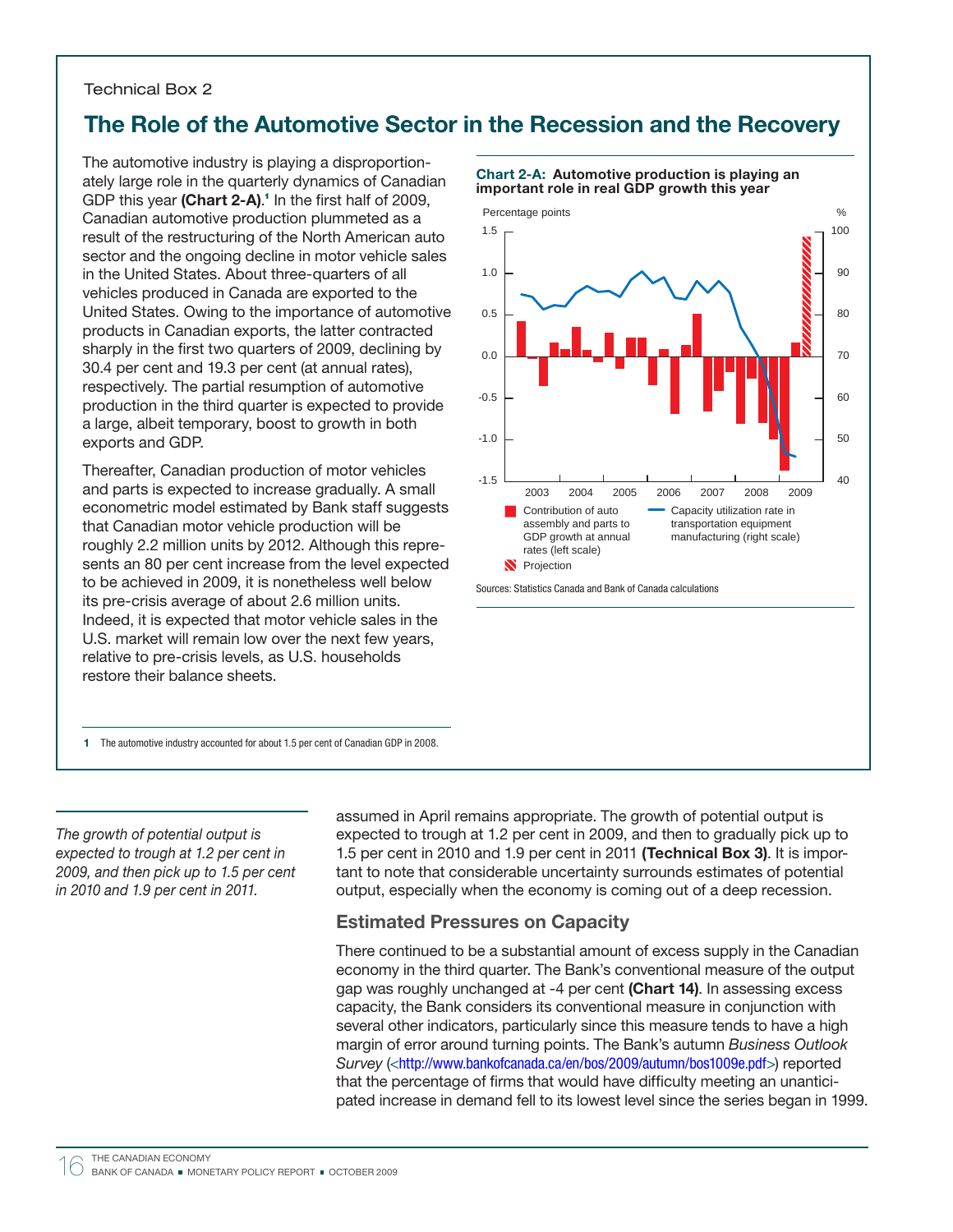### Technical Box 3

## Revisions to Potential Output

Each October, the Bank reassesses the path for potential output that underpins its economic outlook. Potential output is the level of goods and services that the economy can produce on a sustained basis without adding to inflation pressures. It can be thought of as the product of trend labour productivity and trend labour input.

Trend labour productivity is related mainly to the amount of capital per worker and the pace of technological change. The recession has reduced the capital-to-labour ratio, at least over the short term, by reducing investment below its trend and accelerating structural change in the economy. Structural change is a normal feature of any economy, but recessions typically bring some of these changes forward and concentrate them into a shorter time period. In 2008 and in the first half of 2009, many sectors of the economy—most notably the automotive and forestry sectors—underwent significant adjustment. These changes included the permanent removal of some production capital. Much of this capital will eventually be reallocated to other firms, but the process will take time. There will also be adjustment costs as labour is gradually redeployed to other activities. With all of these developments taken into account, as well as the generally poor track record of labour productivity growth over the past several years, the Bank's working hypothesis is that trend labour productivity will decline by 0.2 per cent this year and then rise by 0.2 per cent in 2010 and by 0.9 per cent in 2011 (Table 3-A).

The growth rate of trend labour input is expected to decrease gradually over the next few years, largely reflecting a decline in the growth rate of the workingage population. Trend average hours worked are expected to be broadly stable, while the trend employment ratio is expected to fall only slightly. Taken together, this implies a growth rate of trend labour input of 1.4 per cent in 2009, 1.3 per cent in 2010, and 1.0 per cent in 2011. The expected growth rates for trend labour input are about 0.1 percentage point higher in 2009 and 2010 than assumed in the October 2008 Report. This small upward revision reflects two factors: The working-age population has expanded a little more quickly in the past year than anticipated, and the wealth destruction from the

financial crisis is expected to boost labour supply slightly over 2009–10. Since both of these effects are assumed to be temporary, the growth rate of trend labour input is slightly slower in 2011 than projected in October 2008.

These profiles for the growth of trend labour productivity and trend labour input imply growth rates for potential output growth of 1.2 per cent in 2009, 1.5 per cent in 2010, and 1.9 per cent in 2011.<sup>1</sup> This path for potential output is the same as in the April Report.

Beyond 2011, the impact of restructuring is expected to diminish, helping to boost the growth of total factor productivity. This, combined with a pickup in capital deepening as investment growth strengthens, will raise trend labour productivity growth to 1.2 per cent by 2012, its longer-run average. By contrast, the growth of labour input is expected to slow as the effects of an aging population begin to weigh more heavily. As a result, potential output is assumed to grow by 1.9 per cent in 2012.

### Table 3-A: Assumptions for the growth of potential output

|                              | 2009        | 2010        | 2011      | 2012 |
|------------------------------|-------------|-------------|-----------|------|
| Potential output:            | 1.2(2.4)    | 1.5 $(2.5)$ | 1.9(2.5)  | 1.9  |
| Trend labour input           | 1.4(1.25)   | 1.3(1.25)   | 1.0(1.25) | 0.7  |
| Trend labour productivity    | $-0.2(1.1)$ | 0.2(1.2)    | 0.9(1.2)  | 1.2  |
| Memo item:                   |             |             |           |      |
| Potential output: April 2009 | 1.2         | 1.5         | 1.9       |      |

Note: Figures in parentheses correspond to the October 2008 scenario.

1 The estimate for 2009 takes into account the various indicators of current capacity pressures.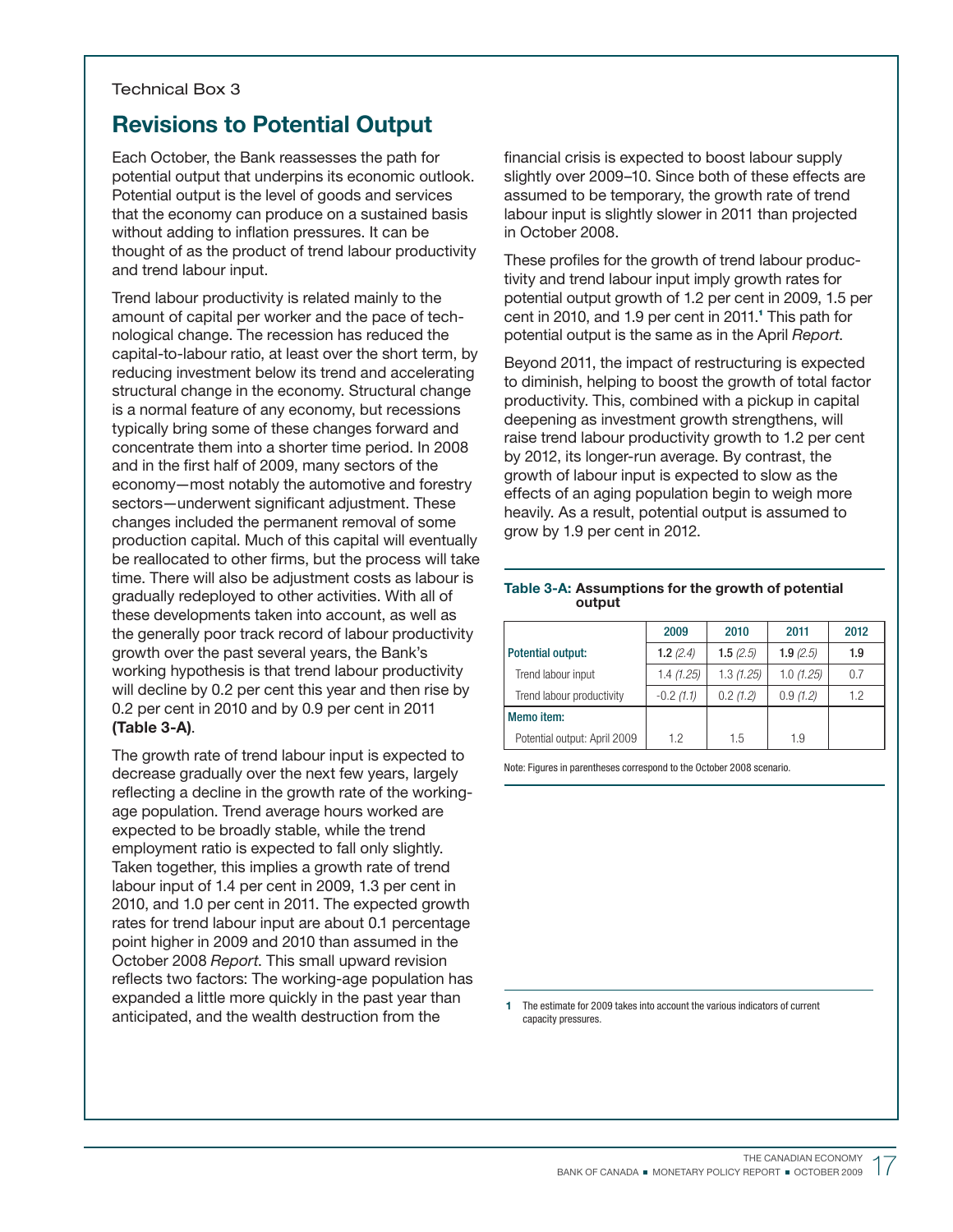



a. Response to Business Outlook Survey question on capacity pressures. Percentage of firms indicating that they would have either some or significant difficulty meeting an unanticipated increase in demand/sales.

b. Difference between actual output and estimated potential output. The estimate for the third quarter of 2009 is based on a projected increase in output of 2 per cent (at annual rates) for the quarter.

Source: Bank of Canada

Recent indicators suggest that the labour market may have stopped deteriorating, consistent with excess supply reaching its peak level. Employment and average hours worked have picked up in recent months, and the unemployment rate edged back down to 8.4 per cent in September. Weakness in the private sector labour market is nonetheless evident in the Bank's autumn Business Outlook Survey, in which the percentage of firms reporting labour shortages remained largely unchanged at a very low level. As well, wage growth—as measured by average hourly earnings of permanent workers has recently decelerated.

After reviewing all the indicators of capacity pressures and taking into account the weakness in potential output associated with the ongoing restructuring in the Canadian economy, the Bank judges that the economy was operating about 3 1/2 per cent below its production capacity in the third quarter of 2009, in line with the July projection.

### Inflation and the 2 Per Cent Target

Total CPI inflation continued to decline in the third quarter of 2009, as anticipated in the July Report. The 12-month rate of change in total CPI troughed at -0.9 per cent in the quarter, as a result of large year-over-year declines in energy prices (Chart 15). Core inflation fell from 1.9 per cent in June to 1.5 per cent in September, owing to the substantial excess supply in the economy and the continued deceleration in core food price inflation.

Measures of inflation expectations have been stable in recent months. Nearterm inflation expectations remain at very low levels, in line with past movements in energy prices. The latest Consensus Economics forecasts for 2010 and beyond remain close to the 2 per cent inflation target. The Bank's most recent Business Outlook Survey also showed that inflation expectations are concentrated within the Bank's inflation-control target range.

The Bank judges that the economy was operating about 3 1/2 per cent below its production capacity in the third quarter.

Total CPI inflation troughed at -0.9 per cent in the third quarter. Core inflation fell to 1.5 per cent in September.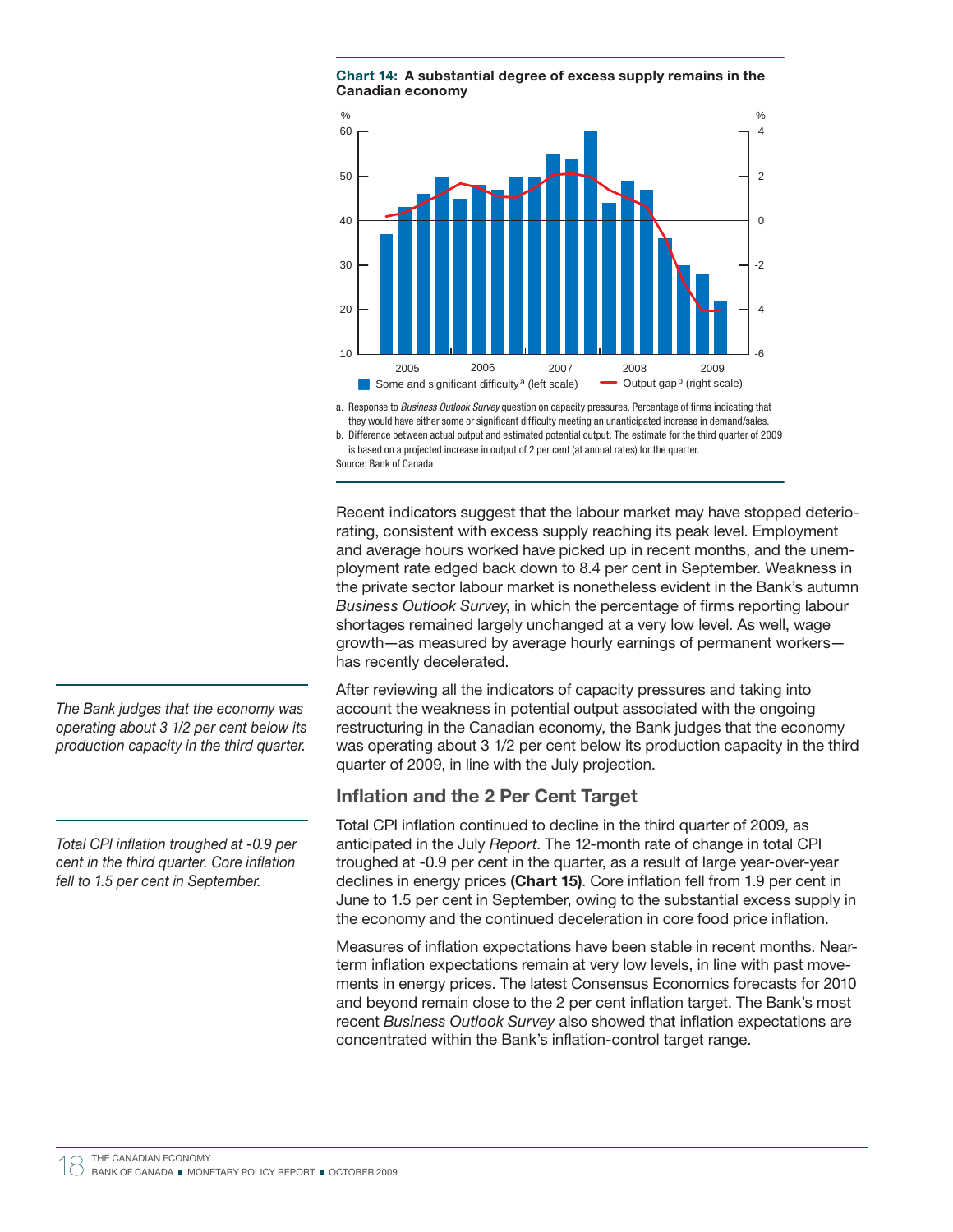### Chart 15: Total CPI inflation has troughed, and core inflation has declined

Year-over-year percentage change, monthly data



a. CPI excluding eight of the most volatile components and the effect of changes in indirect taxes on the remaining components Source: Statistics Canada

### Canadian Financial Conditions

Canada's overall financial conditions continue to improve and to be more favourable than those in most other advanced economies. This improvement has been fairly broad based, as equity markets have continued to rally, credit spreads have narrowed further, and corporate bond issuance has remained strong.

In particular, funding costs for Canadian banks remain at very low levels. Household borrowing costs are also very low by historical standards (Chart 16 and Table 2). Unlike the situation in most other advanced economies, Canadian consumers can readily obtain credit, as evidenced by





Note: For more information on these series, see [<http://credit.bankofcanada.ca/financialconditions>](http://credit.bankofcanada.ca/financialconditions). Source: Bank of Canada calculations

Canada's overall financial conditions continue to improve and to be more favourable than those in most other advanced economies.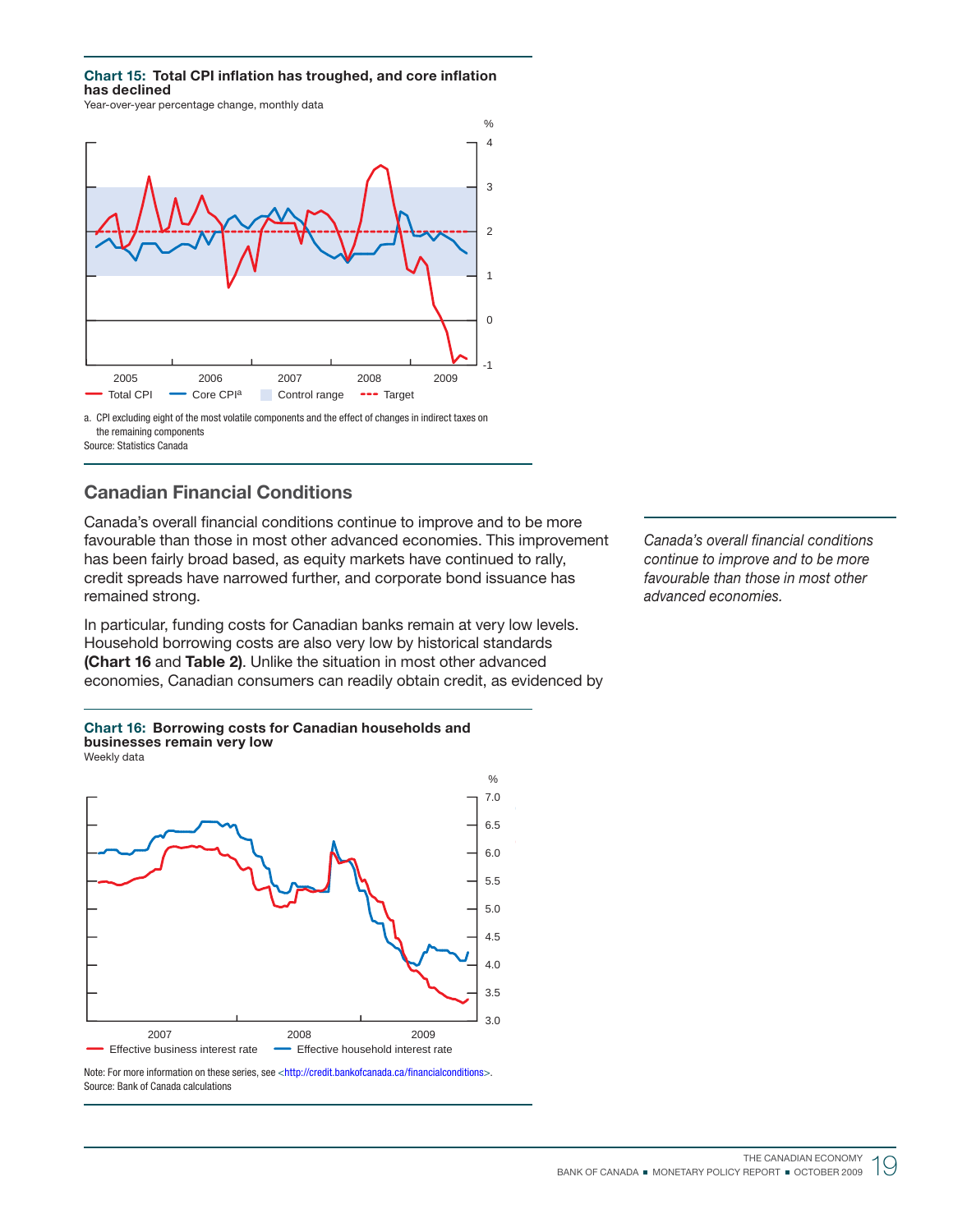| <b>Date</b>            | <b>Overnight</b><br>rate | <b>Prime</b><br>rate | <b>Estimated</b><br>effective<br>variable<br>mortgage<br>rate | <b>Posted</b><br>5-year<br>mortgage<br>rate | $3$ -month<br>bankers'<br>acceptances | Long-term<br>corporate<br>bond rate |
|------------------------|--------------------------|----------------------|---------------------------------------------------------------|---------------------------------------------|---------------------------------------|-------------------------------------|
| 31 July 2007           | 4.50                     | 6.25                 | 5.35                                                          | 7.24                                        | 4.75                                  | 5.42                                |
| <b>18 October 2007</b> | 4.50                     | 6.25                 | 5.65                                                          | 7.43                                        | 4.85                                  | 5.41                                |
| 6 December 2007        | 4.25                     | 6.00                 | 5.40                                                          | 7.37                                        | 4.70                                  | 5.36                                |
| <b>24 January 2008</b> | 4.00                     | 5.75                 | 5.25                                                          | 7.39                                        | 4.06                                  | 5.30                                |
| <b>24 April 2008</b>   | 3.00                     | 4.75                 | 4.15                                                          | 6.99                                        | 3.23                                  | 5.32                                |
| 17 July 2008           | 3.00                     | 4.75                 | 4.20                                                          | 7.09                                        | 3.29                                  | 5.48                                |
| 23 October 2008        | 2.25                     | 4.00                 | 5.00                                                          | 7.20                                        | 2.68                                  | 5.99                                |
| 11 December 2008       | 1.50                     | 3.50                 | 4.50                                                          | 6.73                                        | 1.77                                  | 6.04                                |
| 22 January 2009        | 1.00                     | 3.00                 | 3.80                                                          | 5.90                                        | 1.06                                  | 5.90                                |
| 5 March 2009           | 0.50                     | 2.50                 | 3.30                                                          | 5.74                                        | 0.69                                  | 5.86                                |
| <b>23 April 2009</b>   | 0.25                     | 2.25                 | 3.00                                                          | 5.25                                        | 0.46                                  | 5.32                                |
| 8 June 2009            | 0.25                     | 2.25                 | 2.85                                                          | 5.52                                        | 0.43                                  | 4.83                                |
| 23 July 2009           | 0.25                     | 2.25                 | 2.65                                                          | 5.85                                        | 0.44                                  | 4.54                                |
| 14 September 2009      | 0.25                     | 2.25                 | 2.45                                                          | 5.50                                        | 0.43                                  | 4.08                                |
| 16 October 2009        | 0.25                     | 2.25                 | 2.25                                                          | 5.84                                        | 0.43                                  | 4.17                                |

Table 2: Borrowing costs for households and businesses Per cent

Sources: Long-term corporate bond rate, Bloomberg; all other series, Bank of Canada

the continued brisk pace in its growth (Chart 17). The strength in household credit is linked to the rebound in the housing market and the pickup in renovation activity.

In contrast to household credit, business credit has been very weak recently, registering a modest decline in the three months to August. This sluggishness in business credit mainly reflects the weak outlook for business investment, although the availability of credit has likely also played a role. For larger corporations, the situation has improved over the past few months, as indicated, for instance, by the strong issuance activity in the Canadian corporate bond market. Borrowing costs for Canadian businesses have fallen further in recent months. The effective average interest rate on business borrowing has declined by about 15 basis points since the July Report, mainly as a result of the drop in corporate bond rates. Taken together, results from the Bank's latest Senior Loan Officer Survey (SLOS) ([<http://www.bankofcanada.ca/en/slos/pdf/](http://www.bankofcanada.ca/en/slos/pdf/slos2009Q3.pdf) [slos2009Q3.pdf>](http://www.bankofcanada.ca/en/slos/pdf/slos2009Q3.pdf)) and the Business Outlook Survey indicate that credit conditions for businesses were little changed in the third quarter, following a period of substantial tightening (Chart 18).

The Bank's financial conditions index (FCI) has continued to improve since the July Report and is now well above its 10-year average. The level of the FCI reflects the exceptionally low level of the Bank's policy rate, which is offsetting spreads on corporate bonds that are still above the average for the decade, despite their recent compression. It is worth noting that because the exchange rate enters the FCI with a lag, it is not yet capturing the appreciation of the Canadian dollar since the spring. As well, the FCI assigns a very low weight to the SLOS measure of overall business-lending conditions. For these reasons, the Bank judges that the FCI currently overstates the improvement in financial conditions.

The monetary aggregates have continued to grow strongly. In the three months to August, the narrow aggregate M1+ grew at an annual rate of

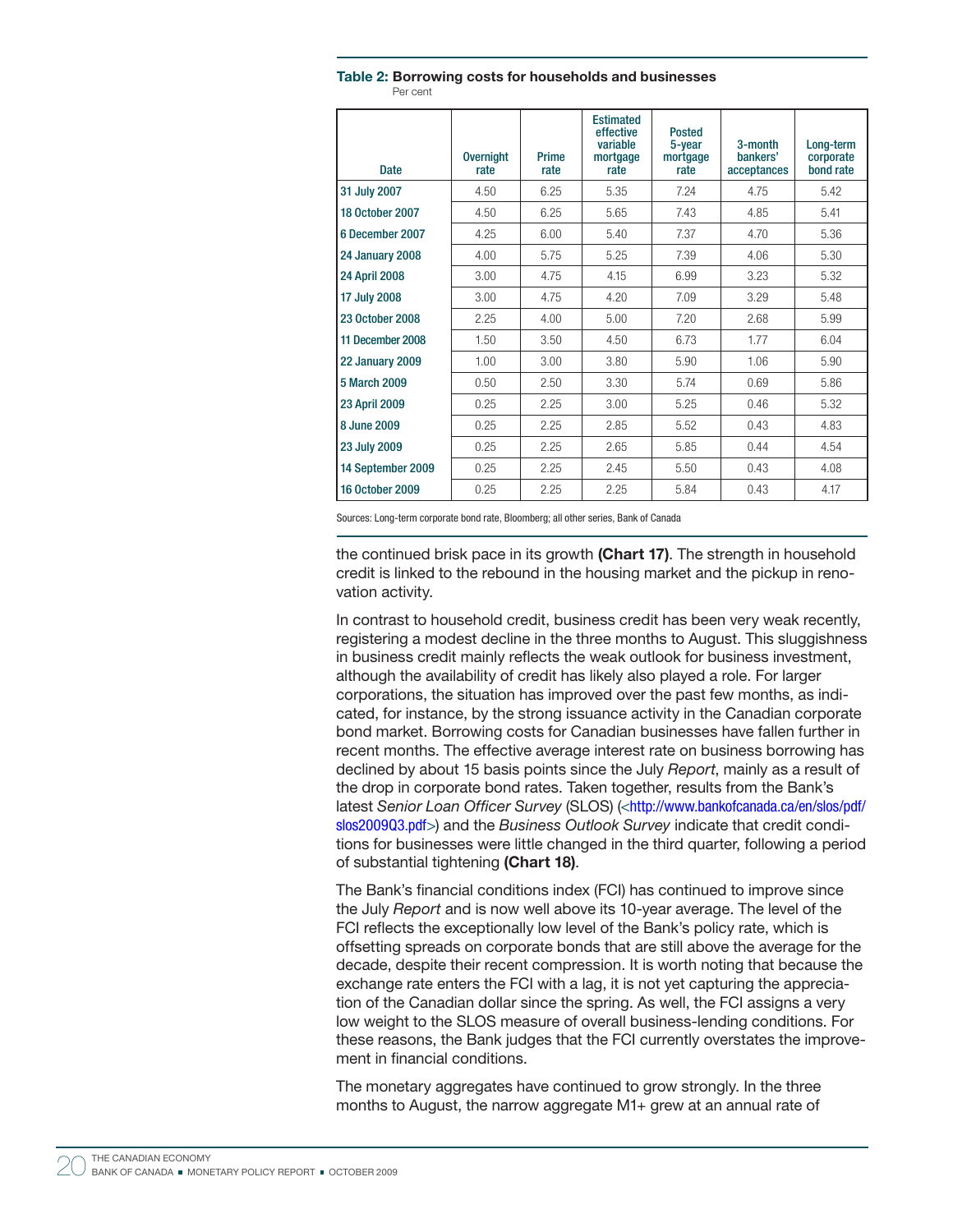### Chart 17: The growth of household credit remains robust, while business credit continues to weaken

3-month percentage change (at annual rates)



Chart 18: After a period of substantial tightening, credit conditions for businesses were little changed in the third quarter

Price and non-price lending conditions: Balance of opinion from Senior Loan Officer Survey<sup>a</sup>



a. The balance of opinion is calculated as the weighted percentage of surveyed financial institutions reporting tightened credit conditions minus the weighted percentage reporting eased credit conditions. Note: Each series is the simple average of the balances of opinion for the small business, commercial, and corporate sectors. Source: Bank of Canada

18.2 per cent, while  $M2++$  grew by 7.0 per cent. It is difficult to assess the implications of monetary expansion for economic activity, since the demand for money is likely to be abnormally high in an environment of very low interest rates and tight credit conditions. The continued robust growth in narrow money reflects the desire of both households and firms to keep money in liquid assets until it is clear that the economic recovery is taking hold. Consistent with our base-case projection, the growth in money balances is expected to gradually decline over time.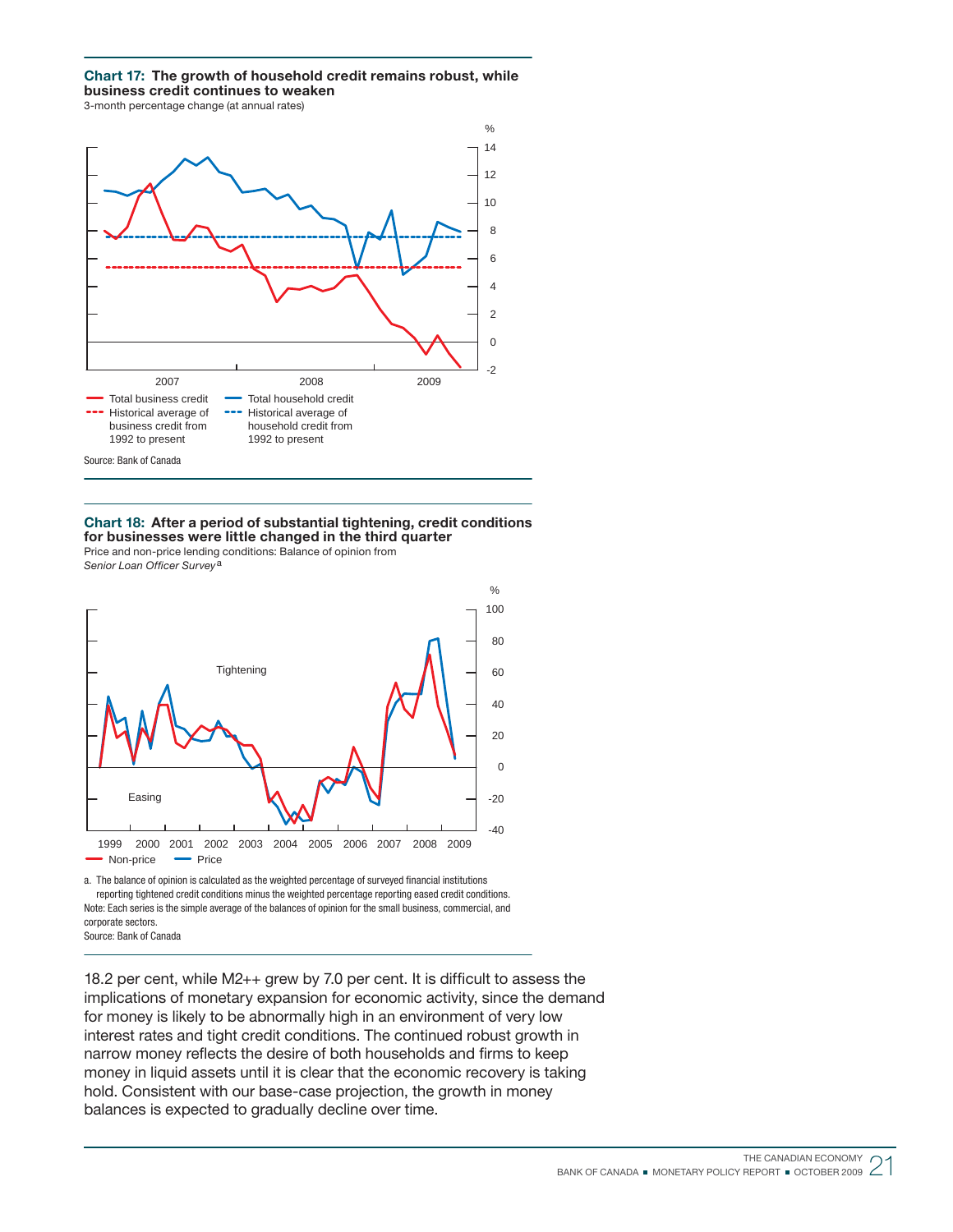The Canadian dollar has appreciated sharply since the July Report.

### Exchange Rate

The Canadian dollar remained relatively stable from July to early October, trading in a range of 90 to 94 cents U.S. More recently, however, it has appreciated sharply, averaging about 96 cents U.S. in the past 10 days, much higher than the 87 cents U.S. assumed at the time of the July Report (Chart 19). While higher commodity prices have been supportive, movements in the Canadian dollar over the period appear to have been increasingly driven by a broader depreciation of the U.S. dollar against most major currencies.

Chart 19: The Canadian dollar has appreciated sharply since the July Report



### Policy Response

Monetary policy in Canada has continued to be exceptionally stimulative. On 10 September and 20 October, the Bank of Canada maintained its target for the overnight interest rate at 1/4 per cent—the effective lower bound for this rate—and reaffirmed its commitment, conditional on the inflation outlook, to hold the policy rate at that level until the end of the second quarter of 2010.

## Outlook for the Canadian Economy

The Bank's base-case projection incorporates the following key assumptions: a Canada/U.S. exchange rate averaging 96 cents U.S.; energy prices in line with recent futures prices; prices for non-energy commodities increasing progressively as the global economy recovers; and global credit conditions continuing to gradually improve.

### Aggregate Demand and Supply

Overall, the outlook for Canadian GDP growth is similar to that presented in the July Report (Table 3). The Bank now projects that growth will be slightly stronger in the second half of 2009 than expected in July (Chart 20). In part, this more favourable near-term outlook reflects temporary factors, such as the rebound in auto production and pent-up demand for housing. On an average annual basis, the economy is projected to contract by 2.4 per cent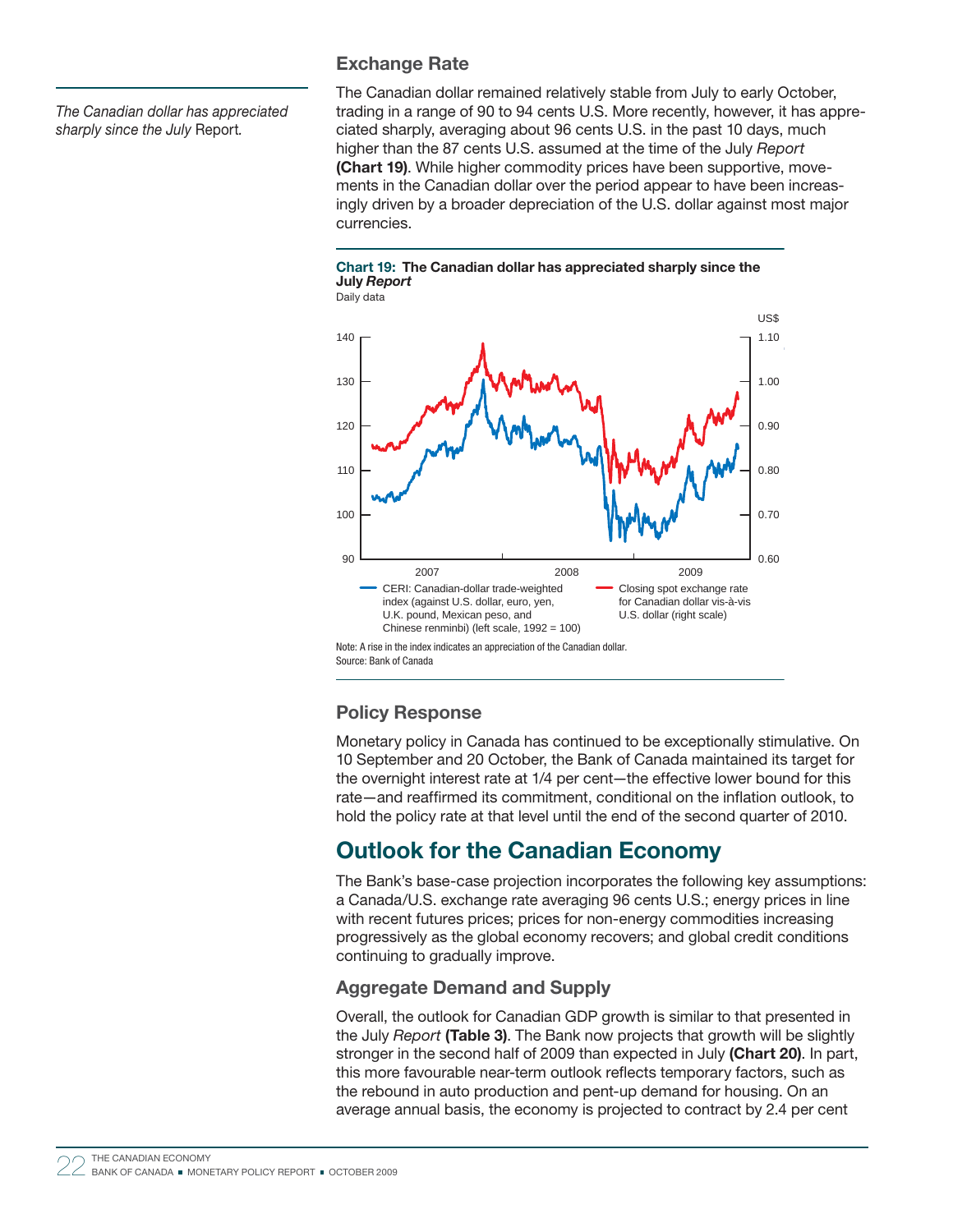### Table 3: Contributions to average annual real GDP growth

Percentage points<sup>a</sup>

|                                  | 2008              | 2009            | 2010            | 2011            |  |
|----------------------------------|-------------------|-----------------|-----------------|-----------------|--|
| <b>Consumption</b>               | 1.7(1.7)          | $0.0 (-0.2)$    | 1.7(1.3)        | 1.9(1.4)        |  |
| <b>Housing</b>                   | $-0.2$ $(-0.2)$   | $-0.5$ $(-0.6)$ | 0.3(0.1)        | 0.1(0.2)        |  |
| Government                       | 1.2(1.1)          | 1.0(1.0)        | 1.3(1.3)        | $-0.3$ $(-0.4)$ |  |
| <b>Business fixed investment</b> | 0.0(0.0)          | $-1.9$ $(-1.6)$ | 0.1 (0.1)       | 0.9(0.9)        |  |
| Subtotal: Final domestic demand  | 2.7(2.6)          | $-1.4$ $(-1.4)$ | 3.4(2.8)        | 2.6(2.1)        |  |
| <b>Exports</b>                   | $-1.5$ $(-1.6)$   | $-4.4$ $(-5.3)$ | 1.9(2.0)        | 1.9(2.4)        |  |
| <b>Imports</b>                   | $-0.3$ $(-0.3)$   | 4.6(5.7)        | $-2.9$ $(-2.8)$ | $-2.0$ $(-2.3)$ |  |
| <b>Subtotal: Net exports</b>     | $-1.8$ $(-1.9)$   | 0.2(0.4)        | $-1.0$ $(-0.8)$ | $-0.1$ (0.1)    |  |
| Inventories                      | $-0.5$ ( $-0.3$ ) | $-1.2$ $(-1.3)$ | 0.6(1.0)        | 0.8(1.3)        |  |
| <b>GDP</b>                       | 0.4(0.4)          | $-2.4(-2.3)$    | 3.0(3.0)        | 3.3(3.5)        |  |
| <b>Memo</b> items:               |                   |                 |                 |                 |  |
| Potential output                 | 1.7(1.7)          | 1.2(1.1)        | 1.5(1.5)        | 1.9(1.9)        |  |
| Real gross domestic income (GDI) | 2.0(2.0)          | $-5.6$ $(-5.9)$ | 4.4(3.9)        | 4.0(4.4)        |  |

a. Figures in parentheses are from the base-case projection in the July Monetary Policy Report.

### Chart 20: Real GDP growth is expected to rebound in the second half of 2009



this year and to grow by 3.0 per cent in 2010 and 3.3 per cent in 2011, slightly weaker than expected in July.<sup>2</sup>

The recovery of the Canadian economy is expected to be supported by a number of domestic factors—notably, the substantial amount of monetary and fiscal stimulus, the recent increase in household wealth, and our wellfunctioning financial system. It also hinges on the resumption of growth in the global economy and the associated firming of commodity prices, which will provide support to both domestic demand and exports. However, the high value of the Canadian dollar will act as a drag on demand for Canadian

2 The annual growth rate projected for 2009 is slightly lower than in July, owing to downward revisions in real GDP data for the first quarter, which more than offset the slightly stronger growth projected for the second half of the year.

The economy is projected to contract by 2.4 per cent this year and to grow by 3.0 per cent in 2010 and 3.3 per cent in 2011.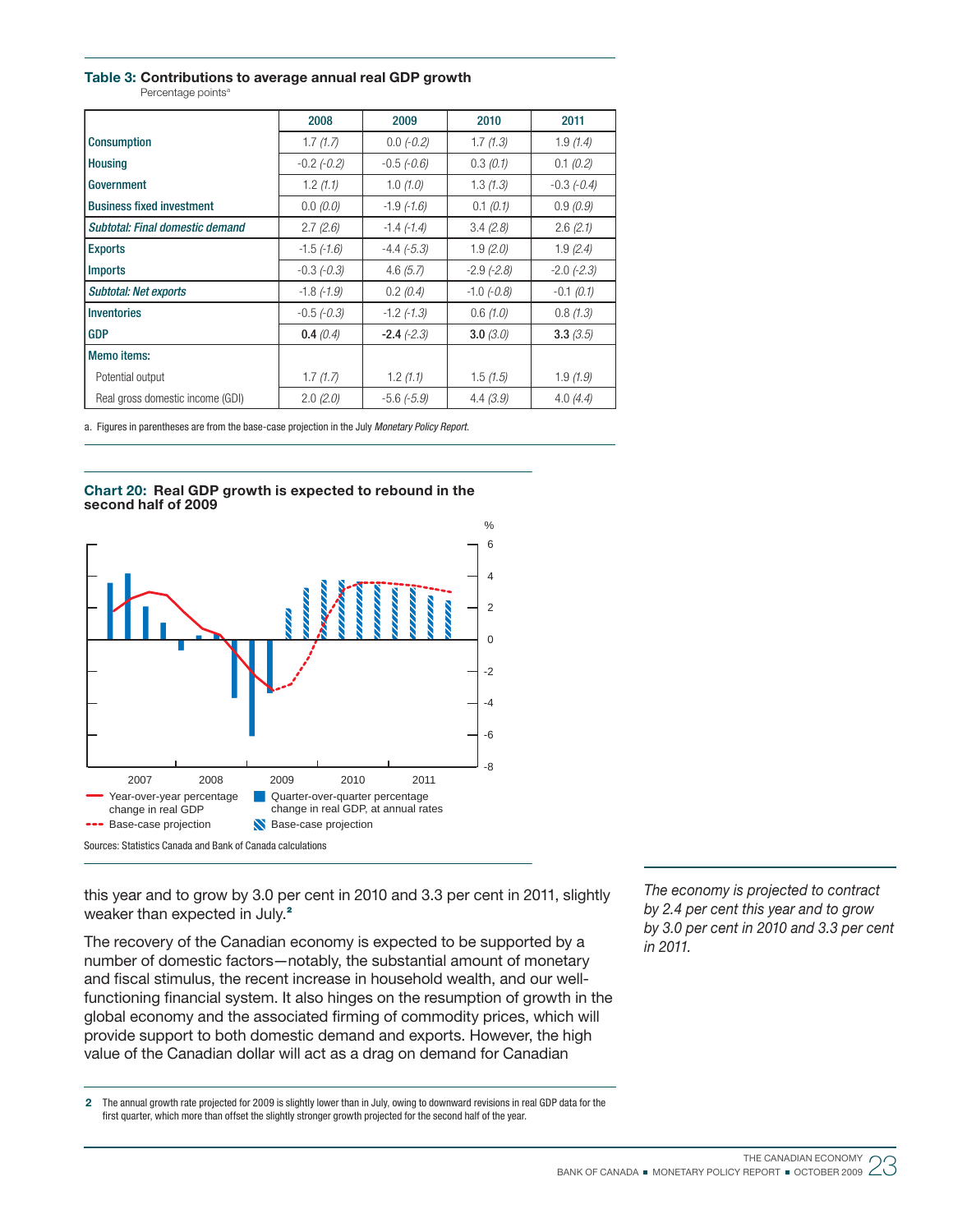### Chart 21: The recovery in Canada should be more modest than in previous cycles

Comparison of Canadian real GDP across business cycles; peak of cycle = 100, quarterly data



products. Overall, the recovery in Canada is projected to be somewhat more modest than the average of previous cycles (Chart 21).

Consumer spending is expected to grow at a solid pace throughout the projection horizon. In the near term, improvements in wealth and in consumer confidence, as well as the re-emergence of demand postponed from previous quarters, will help to fuel spending. As these effects diminish, growth in consumer spending should be supported by the recovery in the growth of labour income. Growth in housing investment is projected to be brisk until early 2010, and then to slow down as the effects of temporary factors—such as pent-up demand and the home renovation tax credit—subside and affordability declines. In the wake of a short, severe recession, and with residual economic uncertainty, the personal savings rate remains elevated over the projection horizon.

Business fixed investment is projected to recover in early 2010, following five quarters of contraction. As in past cycles, growth in business investment is expected to lag the recovery, given the large amount of unused capacity, and then to rebound strongly once the recovery is well under way. The gradual improvement in financial conditions and economic activity, as well as higher commodity prices, should help to boost business spending. In light of recent information, firms are now expected to draw down their inventories at a slower pace than in July.

As detailed in the July Report, Canadian exporters should benefit disproportionately from the U.S. recovery in 2010−11, since the projected growth in the Bank's U.S. activity index is considerably higher than that in U.S. real GDP over this period.<sup>3</sup> The higher Canadian dollar will, however, dampen the expansion of exports. Import volumes are projected to increase at a solid pace, in line with the recovery in the domestic economy, the rebound in exports, and the past appreciation of the Canadian dollar.

<sup>3</sup> See Technical Box 2 in the July Report for more information on the U.S. activity index used at the Bank of Canada.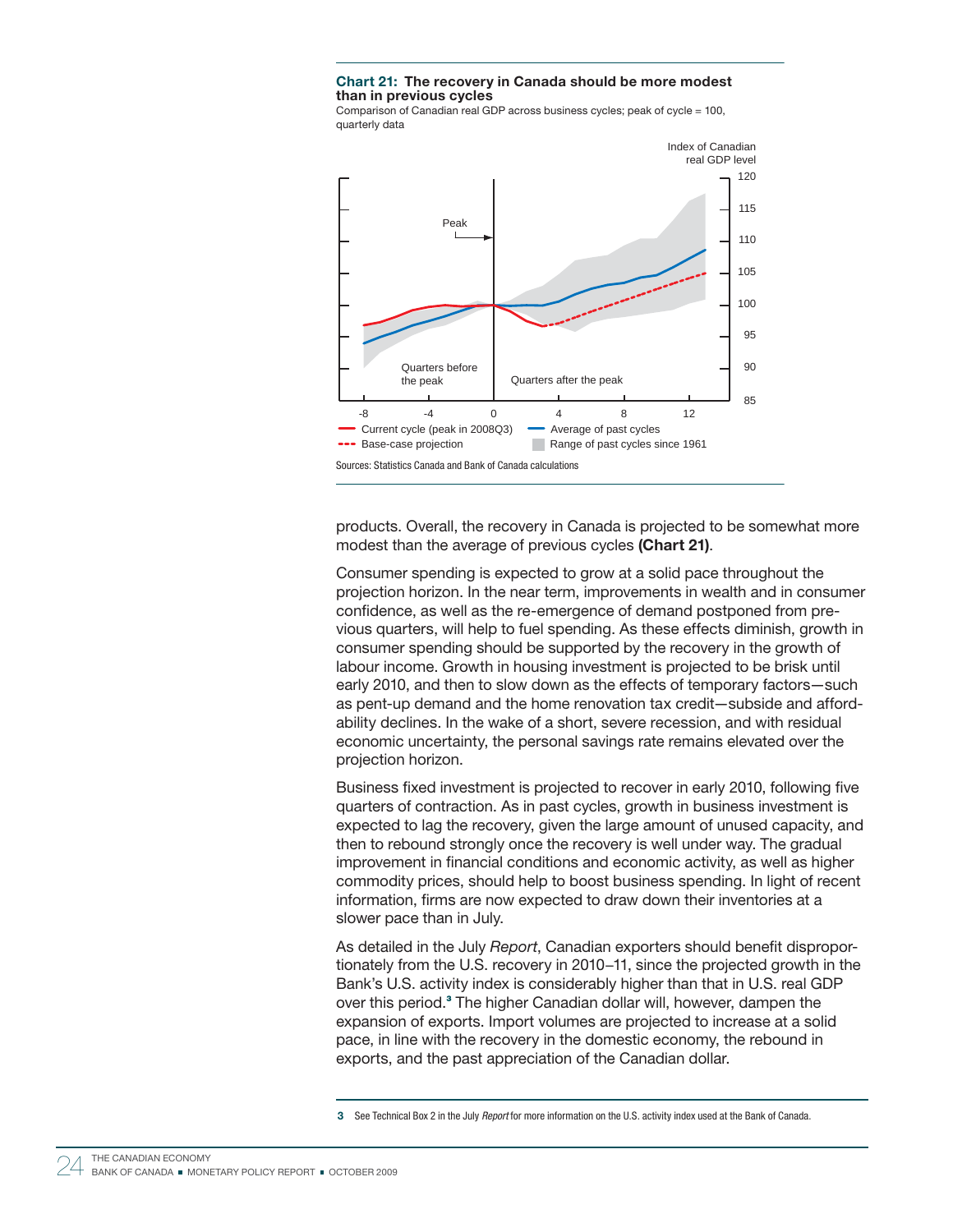As growth in the Canadian economy resumes, excess supply will gradually be absorbed, and the economy is expected to reach its production capacity in the third quarter of 2011.

### **The Projection for Inflation**

Inflation pressures in Canada are expected to be slightly more subdued, compared with the July Report, with inflation returning to the Bank's target one quarter later than anticipated in July.

The core rate of inflation is projected to decline, reaching a trough of 1.4 per cent in the fourth quarter of 2009, owing to the substantial excess supply that has emerged in the economy, together with a noticeable deceleration in the growth of core food prices (Table 4). With excess supply gradually absorbed, and with inflation expectations well anchored, the core rate is projected to return to 2 per cent in the third quarter of 2011 (Chart 22).

> 3.5 (3.8)

> 1.8 (1.9)

> 1.8  $(1.8)$

> > 79 (71)

3.4 (3.7)

1.9 (2.0)

1.9 (2.0)

 80 (72) 3.2 (3.4)

2.0 (2.0)

2.0 (2.0)

> 80 (73)

2.5 (2.8)

3.0 (3.2)

2.0 (2.0)

2.0 (2.0)

 81 (74) Inflation pressures in Canada are expected to be slightly more subdued compared with the July Report.

|                                                                | 2008               |                  | 2009               |              | 2010         |              |                | 2011         |              |              |              |              |                |
|----------------------------------------------------------------|--------------------|------------------|--------------------|--------------|--------------|--------------|----------------|--------------|--------------|--------------|--------------|--------------|----------------|
|                                                                | 04                 | 01               | 02                 | Q3           | 04           | $_{01}$      | Q <sub>2</sub> | 03           | <b>Q4</b>    | Q1           | 02           | Q3           | Q <sub>4</sub> |
| <b>Real GDP</b><br>(quarter-over-quarter<br>percentage change) | $-3.7$<br>$(-3.7)$ | $-6.1$<br>(-5.4) | $-3.4$<br>$(-3.5)$ | 2.0<br>(1.3) | 3.3<br>(3.0) | 3.8<br>(4.0) | 3.8<br>(4.0)   | 3.7<br>(3.8) | 3.5<br>(3.8) | 3.3<br>(3.8) | 3.3<br>(3.3) | 2.8<br>(2.8) | 2.5<br>(2.8)   |

-3.2 (-3.1)

1.9 (1.9)

 0.1  $(0.1)$ 

60

-2.8 (-2.9)

1.7 (1.6)

-0.9 (-0.7)

68

-1.1 (-1.2)

1.4  $(1.4)$ 

1.0  $(1.2)$ 

73

1.4  $(1.2)$ 

1.4  $(1.4)$ 

1.4  $(1.4)$ 

75

3.2  $(3.1)$ 

1.5  $(1.6)$ 

1.4  $(1.4)$ 

76

3.6 (3.7)

1.5  $(1.6)$ 

1.3  $(1.3)$ 

77

3.6 (3.9)

1.7  $(1.7)$ 

1.6  $(1.7)$ 

> 78 (70)

Table 4: Summary of the base-case projection<sup>a</sup>

-2.3  $(-2.1)$ 

2.0 (2.0)

1.2  $(1.2)$ 

43

-1.0 (-1.0)

> 2.2 (2.2)

2.0 (2.0)

58

Real GDP (year-over-year percentage change)

Total CPI (year-over-year percentage change)

**WTIb** (level)

**Core inflation** (year-over-year percentage change)

(58) (43) (60) (62) (64) (67) (68) (69)

a. Figures in parentheses are from the base-case projection in the July Monetary Policy Report.

b. Assumptions for the price of West Texas Intermediate crude oil (US\$ per barrel), based on an average of futures contracts over the two weeks ending 16 October 2009.



Year-over-year percentage change, quarterly data



a. CPI excluding eight of the most volatile components and the effect of changes in indirect taxes on the remaining components

Sources: Statistics Canada and Bank of Canada calculations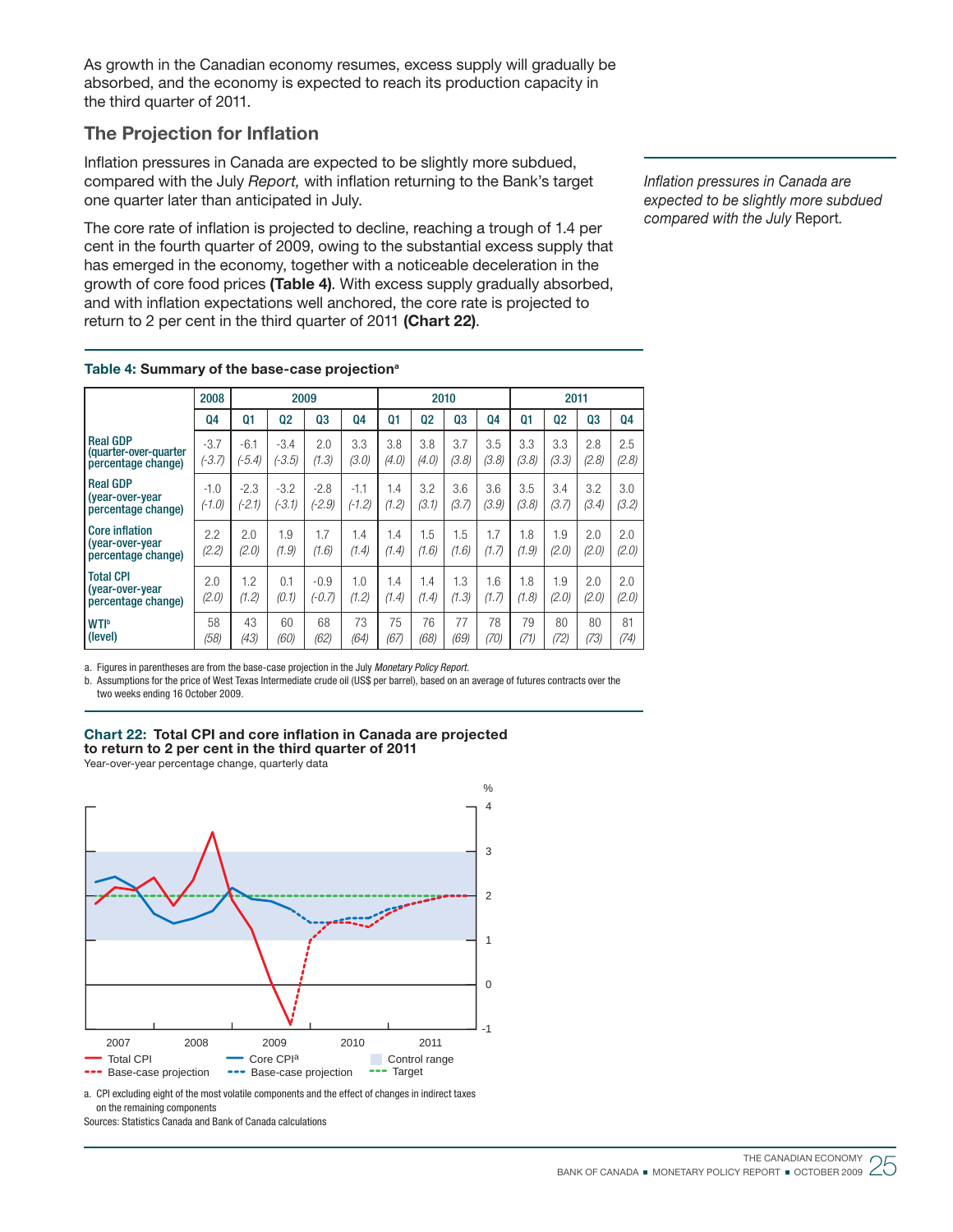Both core and total CPI inflation are expected to return to the Bank's 2 per cent target in the third quarter of 2011.

As noted earlier, total CPI inflation has fallen much more rapidly than the core rate, to -0.9 per cent in the third quarter of 2009, reflecting large year-overyear drops in energy prices. With the base-year effects for gasoline prices dropping out of the data, this is expected to be the trough for total CPI inflation, which should quickly rise to 1.0 per cent in the fourth quarter. In line with developments in the core inflation rate, total CPI inflation is also expected to return to the Bank's 2 per cent target in the third quarter of 2011. 4

The uncertainty surrounding the Bank's inflation projection is illustrated using fan charts. Chart 23 and Chart 24 depict the 50 per cent and 90 per cent confidence bands for year-over-year core and total CPI inflation from the fourth quarter of 2009 to the end of 2011. 5 In particular, they show the slight downward tilt to the confidence bands that results from monetary policy operating at the effective lower bound.



4 This projection does not incorporate the impact of the harmonized sales tax that will be introduced in Ontario and British Columbia in July 2010.

5 Technical details on the construction of the fan charts are available at [<http://www.bankofcanada.ca/en/mpr/pdf/](http://www.bankofcanada.ca/en/mpr/pdf/backgrounder_fancharts.pdf) [backgrounder\\_fancharts.pdf>](http://www.bankofcanada.ca/en/mpr/pdf/backgrounder_fancharts.pdf).